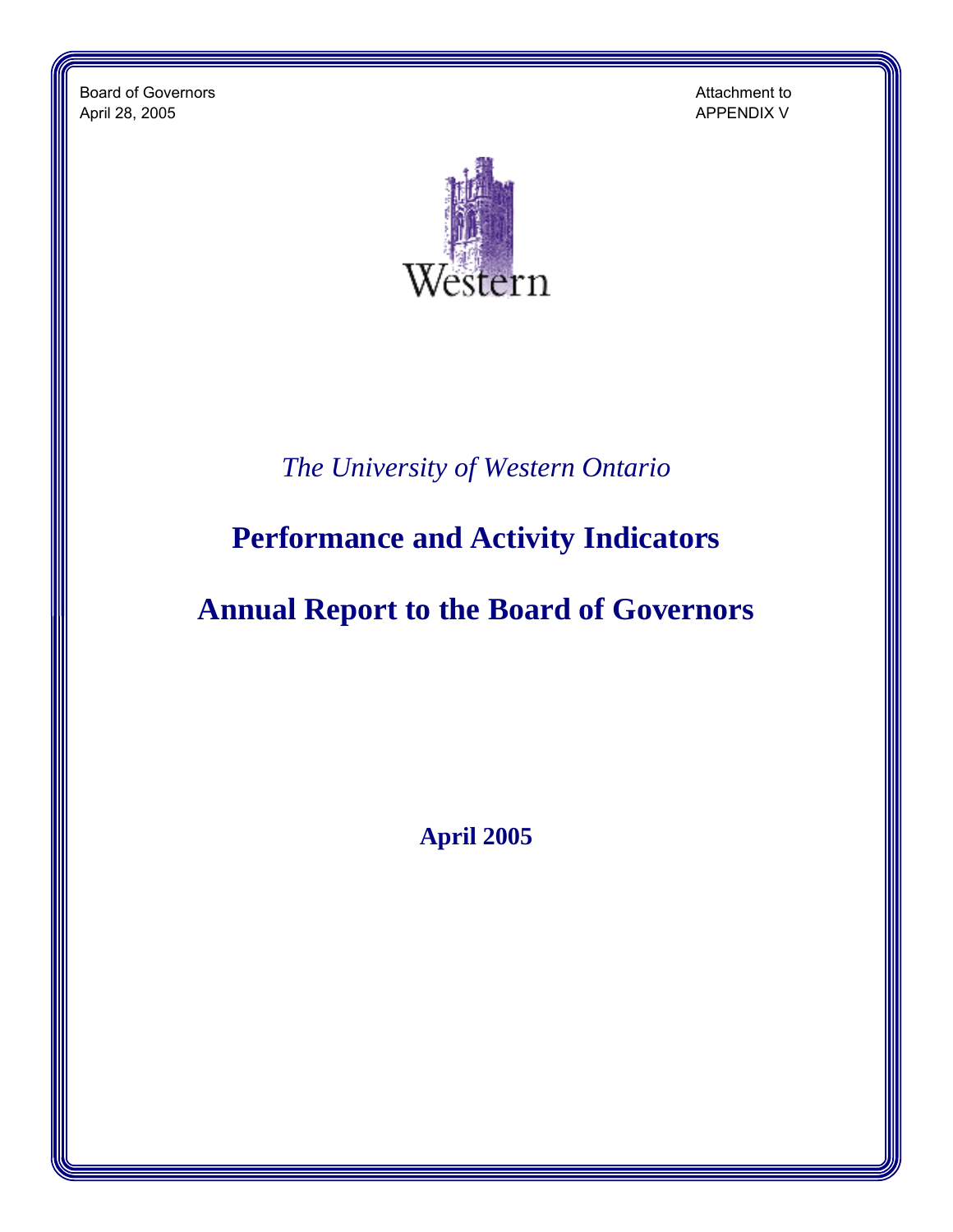# **President's Message**

Since 1995 I have presented the Board with an annual report describing Western's progress towards our strategic goals and giving members of our community a sense of our relative standing within the Province and the country on a variety of statistical measures. This report is intended to give the annual presentation a more formal structure. Future annual reports will reproduce the same array of core performance and activity indicators on a consistent basis, so that we will have a set of benchmarks which can be measured over time.

This report will be an important element of the administration's accountability to the Board. Increasingly the provincial government and the Provincial Auditor have been calling upon Ontario's universities for greater levels of accountability and transparency. At Western we are already well-positioned to respond to these calls, in the sense that our academic plans, budget plans, financial statements, and Board and Senate proceedings are already publicly available. The addition of an annual Performance and Activity Indicators Report will complete the picture.

The core indicators in this report have been drawn from a much larger set of indicators, all of which will be available on our website. In selecting a set of core indicators, we have attempted to produce a concise and focussed report; the interested reader will, however, be able to explore Western's performance and activities in greater depth through a review of the supplementary indicators.

It is important to note that this is not intended as a promotional document. It contains not only indicators which suggest significant achievement by Western, but also ones that identify areas where improvement is necessary in order to achieve our strategic plans and aspirations.

Dr. Paul Davenport President and Vice Chancellor April 13, 2005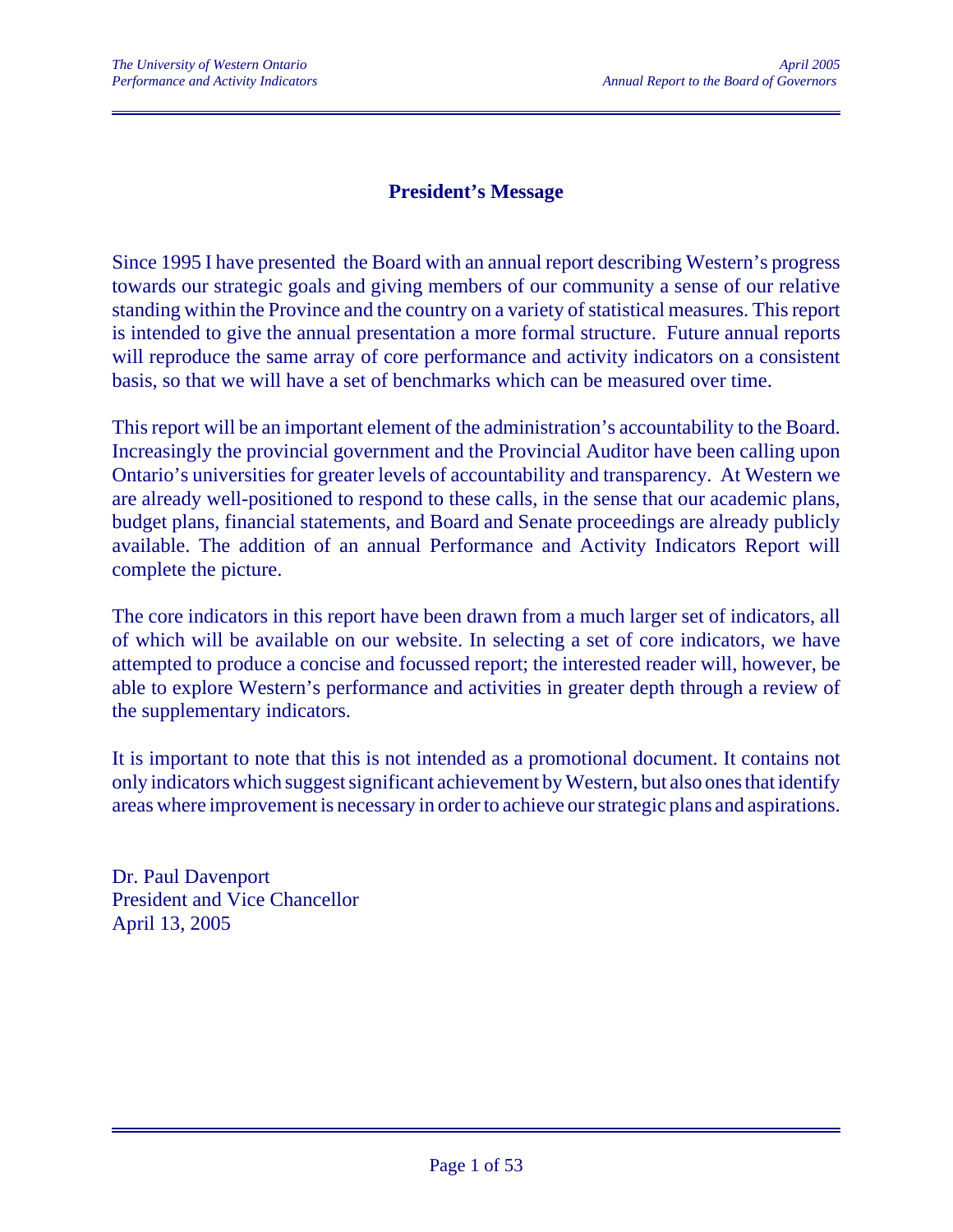# **The Primary Data Sources**

The Council of Ontario Universities has for many years collected a wide variety of information from its member institutions: applications and marks data, space inventory, faculty and staff counts, and an annual financial report. By agreement, the member institutions do not publish comparisons which might damage the reputation of another member institution. Therefore, Western's performance indicators compare us to the aggregate of the other seventeen member institutions.

In 1999 the executive heads of the G10, Canada's ten most research-intensive universities (Laval, Montreal, McGill, Queen's, Toronto, McMaster, Waterloo, Western, Alberta, and British Columbia) formed a data exchange consortium to facilitate comparative analysis and benchmarking. The G10 data exchange (G10DE) was modelled after a similar data exchange consortium of leading American research universities, and in a comparatively short period of time, the G10DE has produced a valuable set of comparative data. The scope of the G10DE continues to expand, and it holds promise for the development of additional benchmarking data in future.

Western also participates in a number of American-based data exchange initiatives which can be used for comparison purposes:

- The Consortium for Student Retention Data Exchange
- The Association of Research Libraries
- The National Survey of Student Engagement, and
- The Graduate and Professional Student Survey

When considering comparisons to American universities, Western has chosen a peer group of five publicly-assisted research universities which most closely resemble Western in terms of program mix: Michigan State University, the University of Arizona, the Ohio State University, the University of Iowa, and the University of North Carolina at Chapel Hill.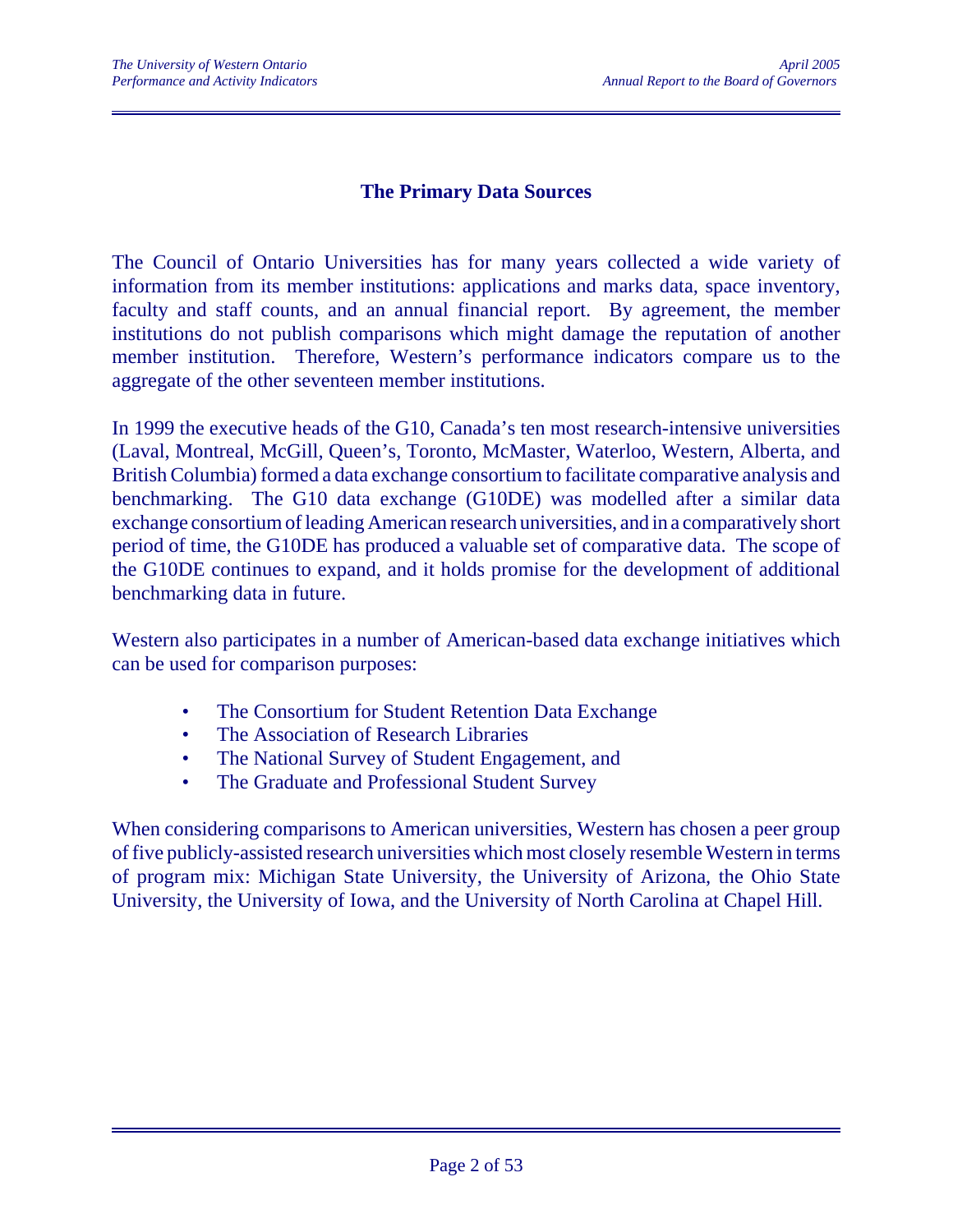# **The Format for the Indicators**

The indicators in this report will be presented in one of three formats, and the selection of a particular format is in large measure a function of data availability. Over time, with increased data availability, the format of a particular indicator may be modified and enhanced. Data will be presented as one of:

- 1. Western compared to peer institutions over time (normally five years),
- 2. Western compared to peer institutions at a point in time (the most recently available year), or
- 3. Western's performance over a period of time with no peer comparator data.

#### **Acknowledgements**

The analyses in this report have been prepared by James MacLean and Angela Sutton of the Office of Institutional Planning and Budgeting. They have been assisted by staff in all of the central administrative offices in the data collection effort. Ruban Chelladurai and Martin England are responsible for the integrity of the analyses presented here, as well as for the organization of the report. We are grateful for their efforts.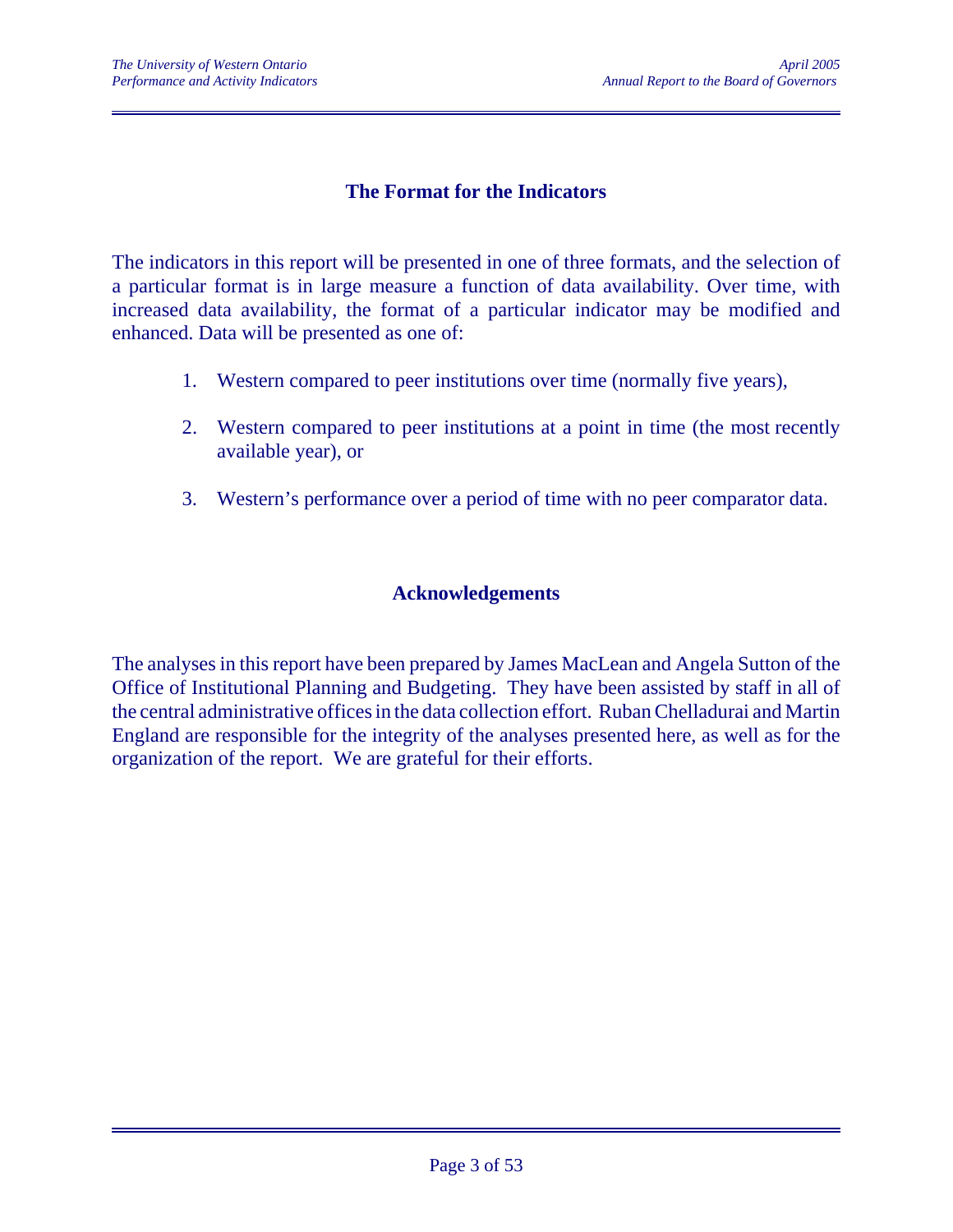# **Secondary School Grades of Incoming Students**

#### **Figures 1 and 2**

**Data Source:** Ontario University Applications Centre (OUAC)

**Calculation of Indicator:** The analysis displays the final Ontario secondary school average grades for all first-time applicants who registered in the first year of study as full-time students at an Ontario university. The figure shows the average for first-year registrants at Western as compared to the aggregate of all Ontario universities.

**Relation to Strategic Plan:** Commitments 4.1 and 4.2 of *Making Choices* refer to improving student recruitment, including higher entering grades and improved recruitment outside Ontario.

**Commentary:** In the mid-1990s the average entering grade for Western students fell below the Ontario average. This trend has been reversed, and in spite of high levels of intake to accommodate the double cohort, the average entering grade of Western's first-year students is now considerably higher than the provincial average. This trend is particularly pronounced at the highest end of the grade scale: Western's share of all Ontario secondary school applicants with averages of 85 percent or better has increased by approximately 50 percent, from just under 6 percent of the provincial total in 1996-97 to 9 percent in 2003-04.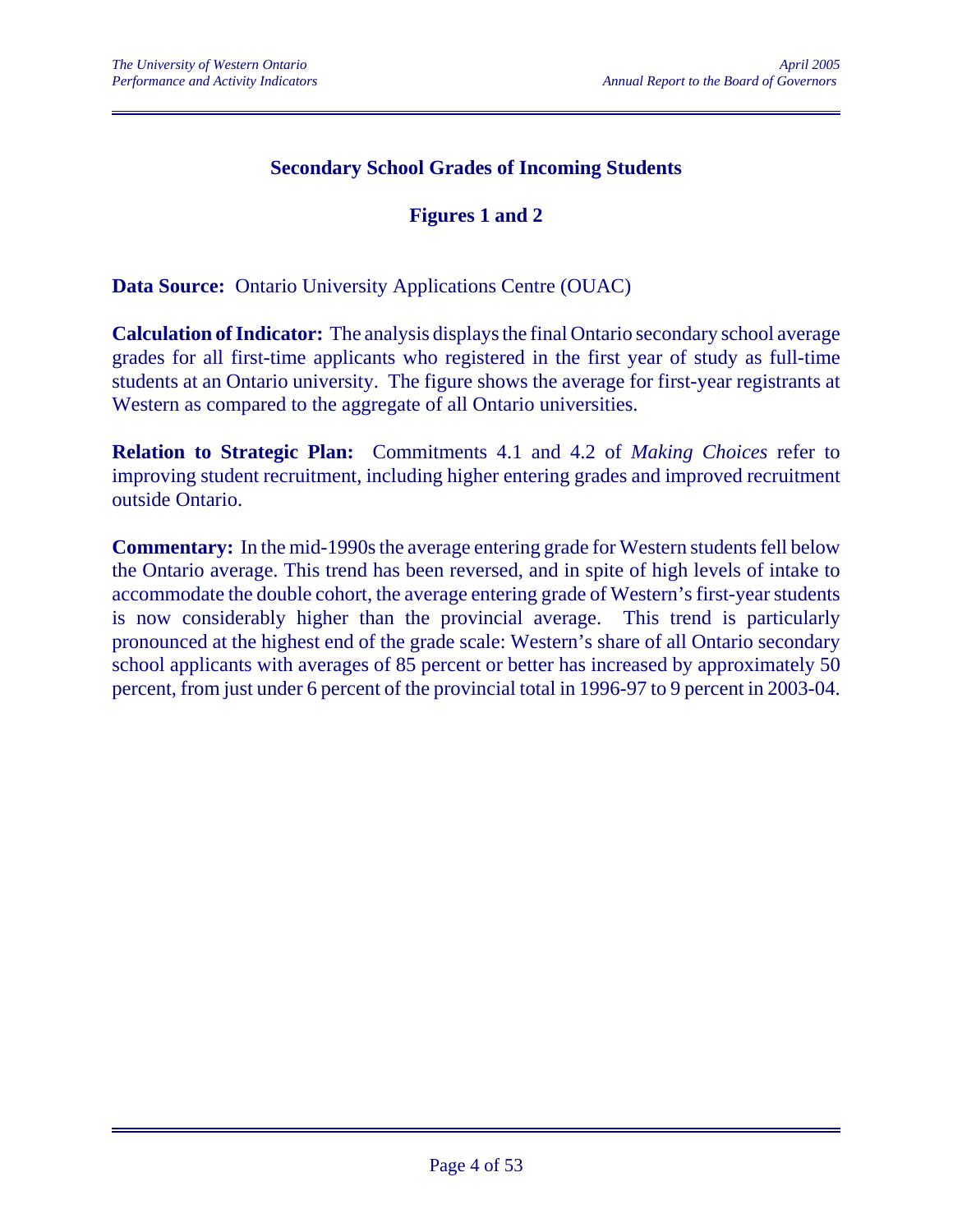

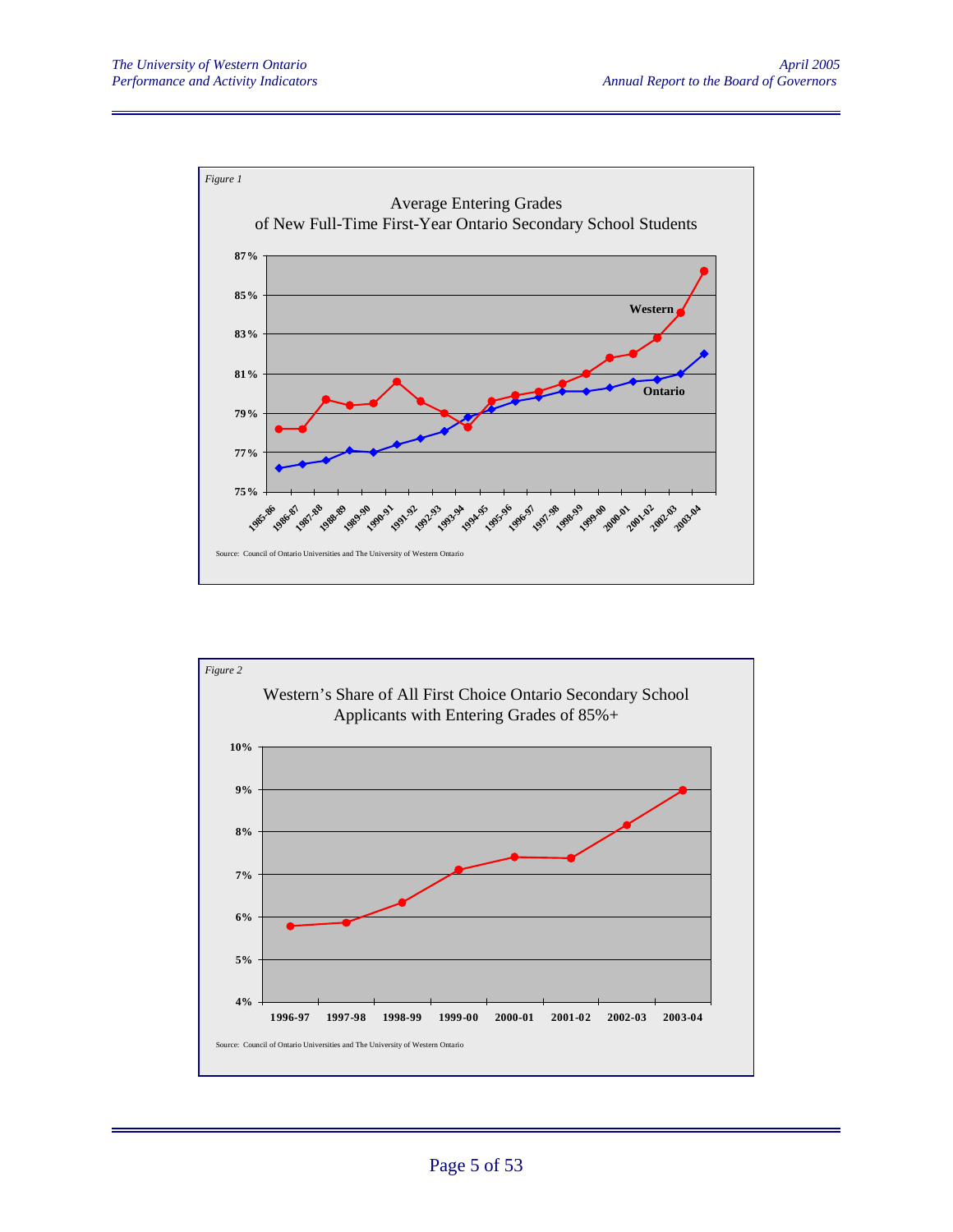# **Out-of-Province and International Students**

#### **Figures 3 and 4**

**Data Source:** Ontario University Applications Centre (OUAC)

**Calculation of Indicator:** The proportion of Western's first time, first-year registrants in direct entry programs from out-of-Province and out-of-country are compared to the proportion of these first time registrants for the aggregate of all Ontario's universities.

**Relation to Strategic Plan:** Commitment 4.5 of *Making Choices* involves an investment of resources in the recruitment of students from other provinces and countries.

**Commentary:** In cooperation with the Ministry of Training, Colleges, and Universities, all of Ontario's universities, including Western, deliberately reduced the intake of out-of-Province and international students in 2002-03 and 2003-04 in order to create more first-year places for Ontario secondary school students who were graduating as part of the double cohort.

Prior to this event, Western's proportion of international first-year students had been on a steady upward trajectory and exceeded the provincial average by a considerable margin. The trend in out-of-Province enrolment was not as pronounced, and while Western exceeded the provincial average, the proportion fluctuated within a band of four to six percent of the firstyear class.

With the passage of the double cohort pressures, Western now has the opportunity to examine critically its long-term aspirations for out-of-Province and international undergraduate enrolment.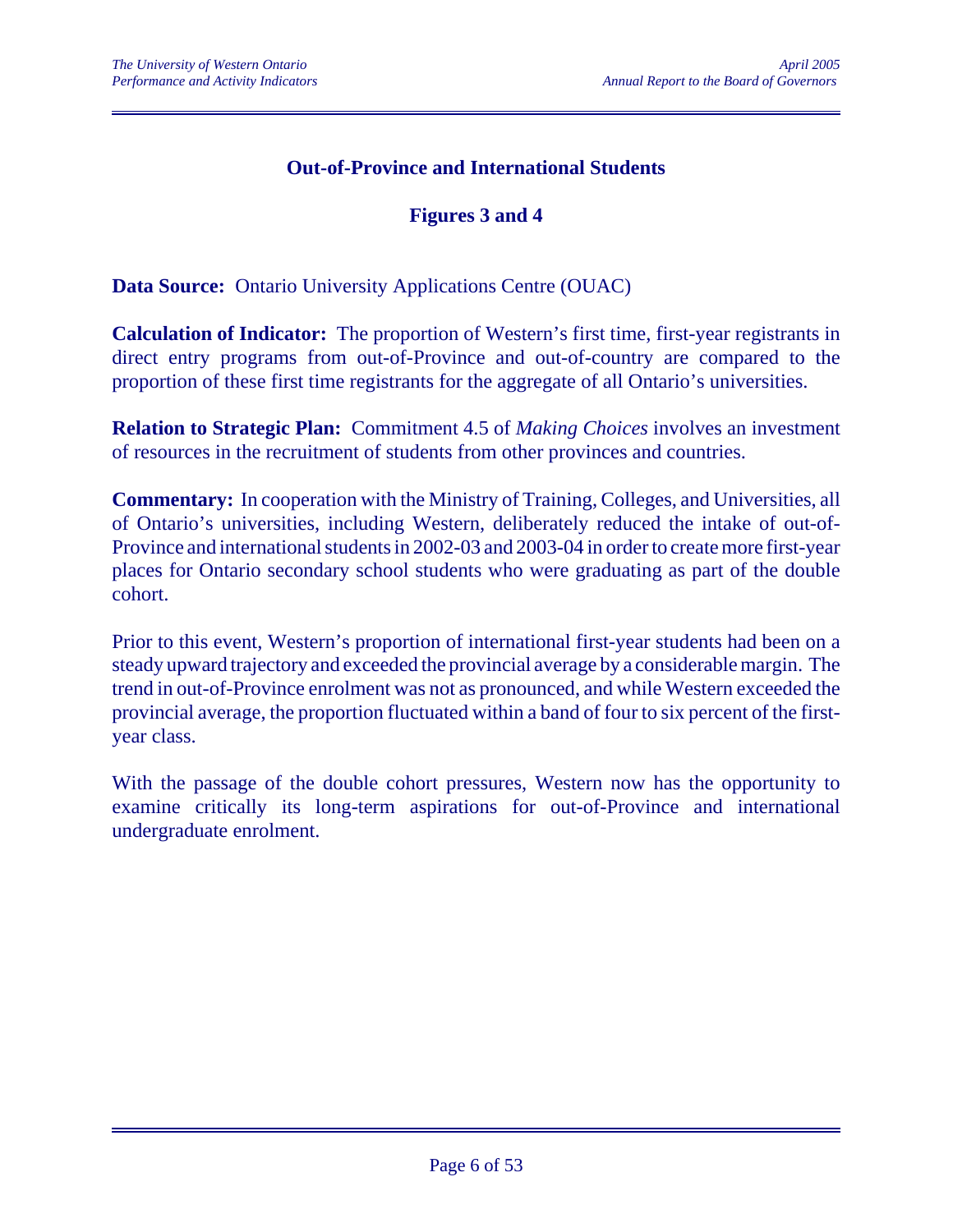

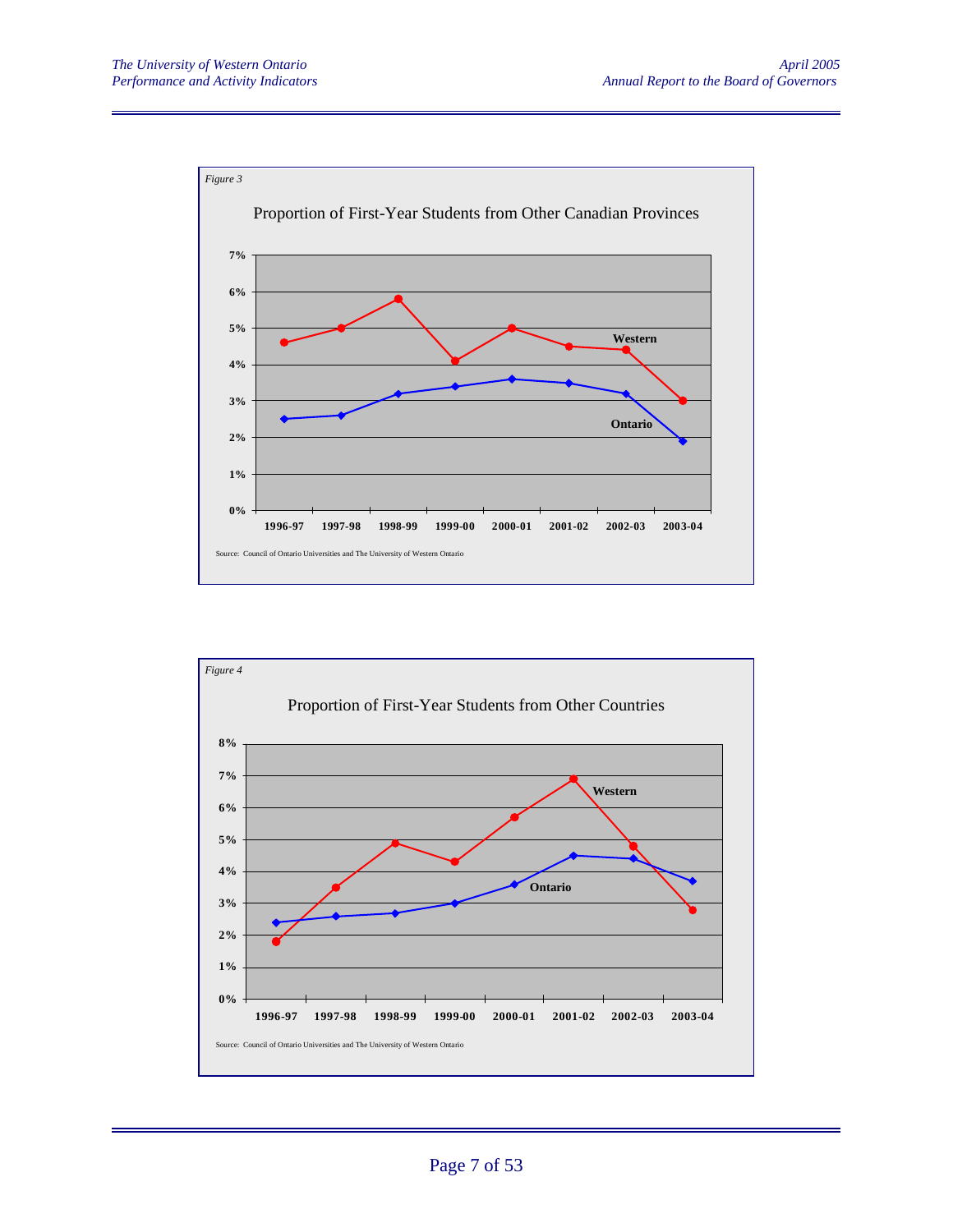# **Undergraduate Retention and Graduation Rates**

#### **Figures 5 and 6**

**Data Source:** Consortium for Student Retention Data Exchange (CSRDE)

**Calculation of Indicator:** Each year the participants in the CSRDE submit two sets of data: the number of students who have successfully proceeded from year 1 to year 2 of study in direct-entry undergraduate programs; and the number of students who have successfully graduated after five, six, and seven years of their registration since the time of their entrance to the program.

**Relation to Strategic Plan:** Commitment 4.3 of *Making Choices* refers to the role of our residences and the Centre for New Students in helping students succeed in their first year. The ability to graduate is a fundamental part of a successful student experience and central to our ability to recruit outstanding students.

**Commentary:** At present, there is limited participation in the CSRDE by Canadian institutions, with only Western, McGill, and Toronto among the G10 universities as comparators. Western has taken a leadership role in encouraging participation in future years by all of the G10 universities and all of Ontario's universities. Future presentations of these indicators will likely include more comparison points.

The data suggest that, as the quality of Western's incoming class (as measured by entering averages) has steadily improved, so too have the retention and graduation rates of our students. Western compares favourably in year 1 retention rates with McGill and Toronto, and considerably exceeds the rates experienced by our American peer institutions. Western's graduation rates exceed the American peers and compare favourably with Toronto, but fall short of McGill. McGill's relatively high graduation rate is, in part, because a large number of McGill's students pursue a three-year degree program, following completion of a twoyear college program.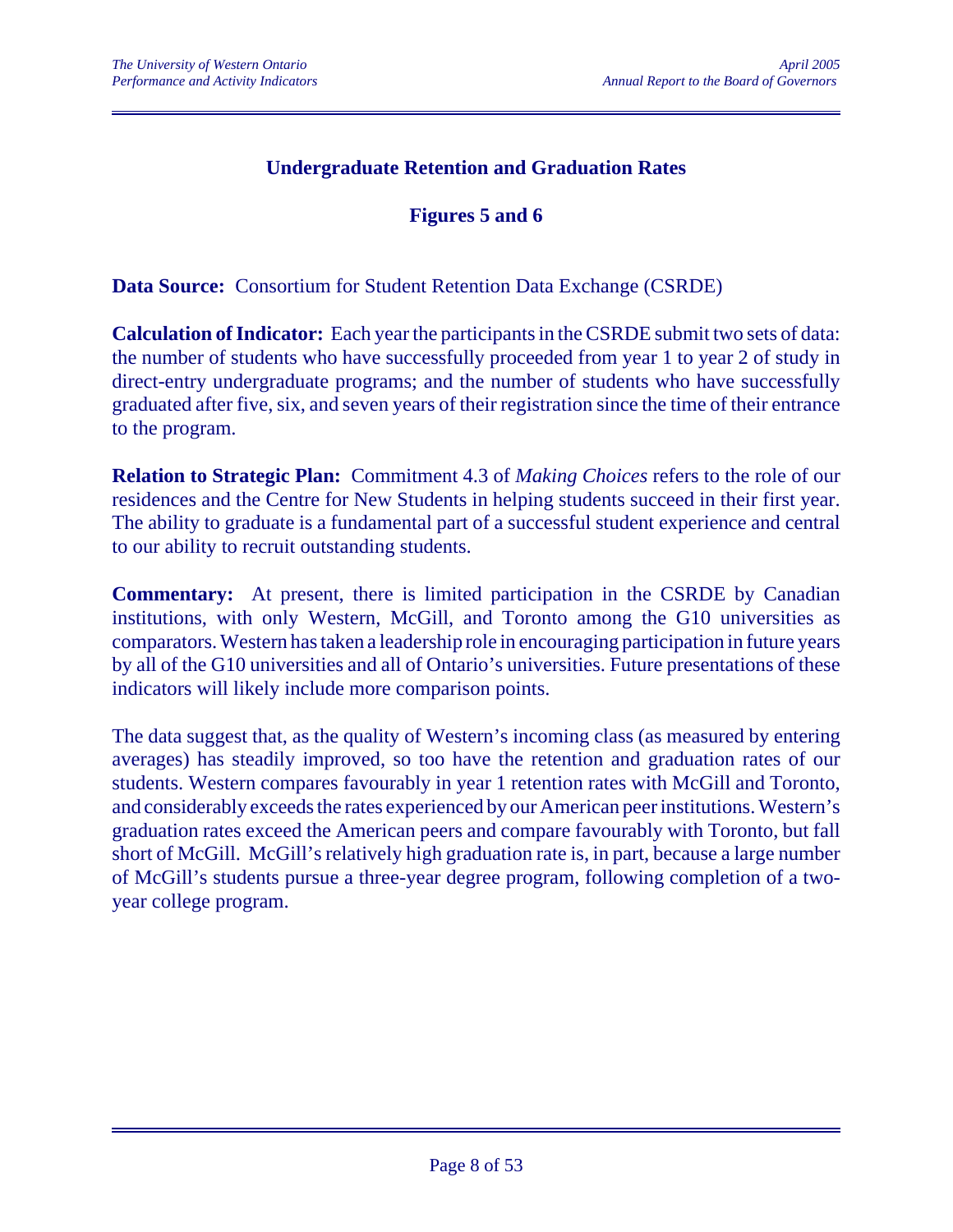

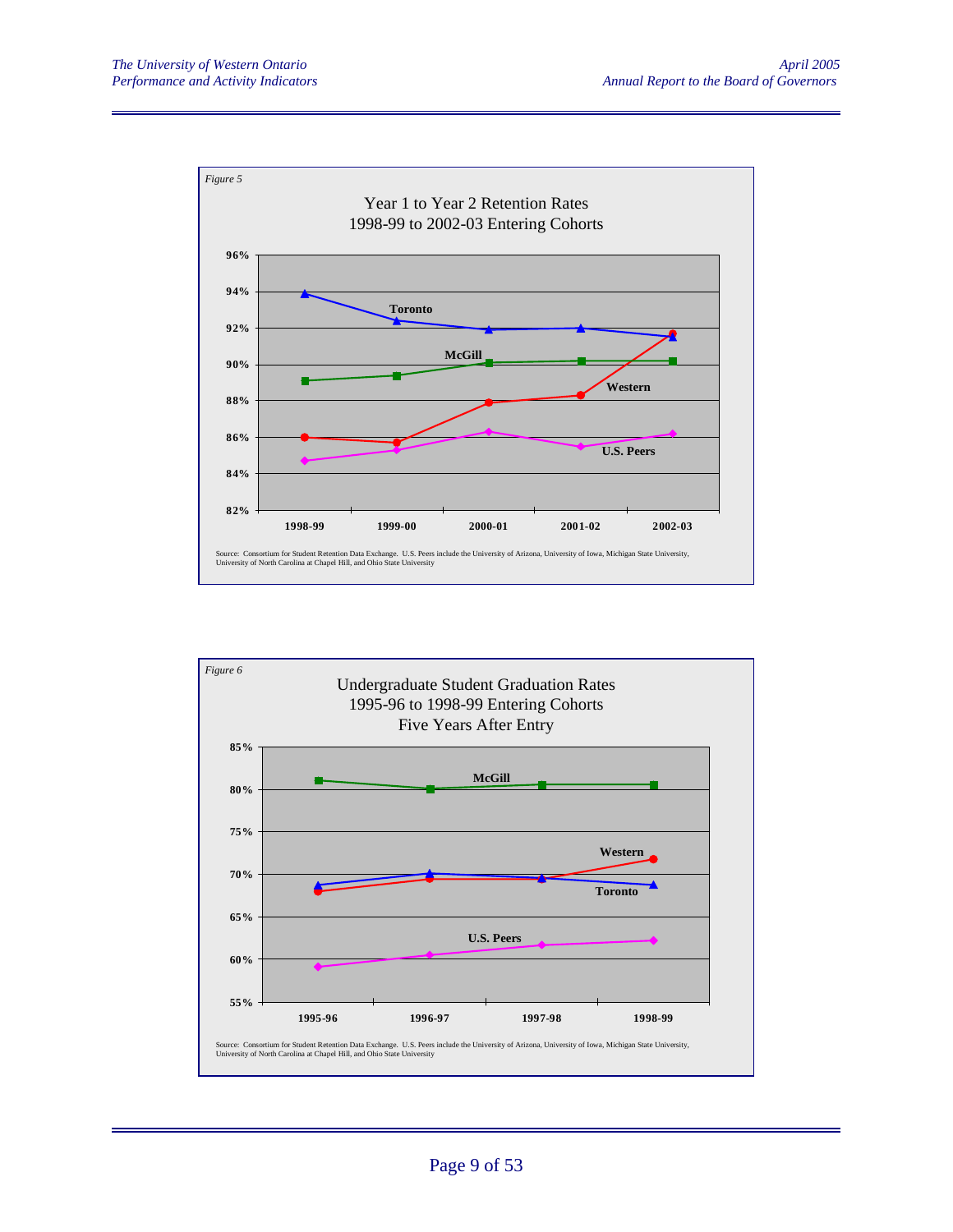# **Proportion of First-Year Students in Residence**

# **Figure 7**

**Data Source:** The University of Western Ontario

**Calculation of Indicator:** The number of full-time, first-year students living in Western student residences expressed as a percentage of the full-time first-year student population.

**Relation to Strategic Plan:** The Plan notes that "One of the attractions of Western for undergraduate students is the residential nature of our campus ..." and in commitment 4.3 the role of student residences in first-year mentoring is underlined. The guarantee of a firstyear residence space has been fundamental to achieving the recruitment objectives of the Plan.

**Commentary:** One of the hallmarks of the Western undergraduate experience is the commitment to an offer of a residence place for all first-year students. This has become increasingly important to prospective students and their parents because of the compressed Ontario secondary school curriculum and the resulting younger postsecondary incoming class.

Through the construction of new residences and effective use of existing residences, Western increased the proportion of first-year students in residence through the double cohort period.

This is an indicator which would benefit from comparative data from other institutions, but none is currently available.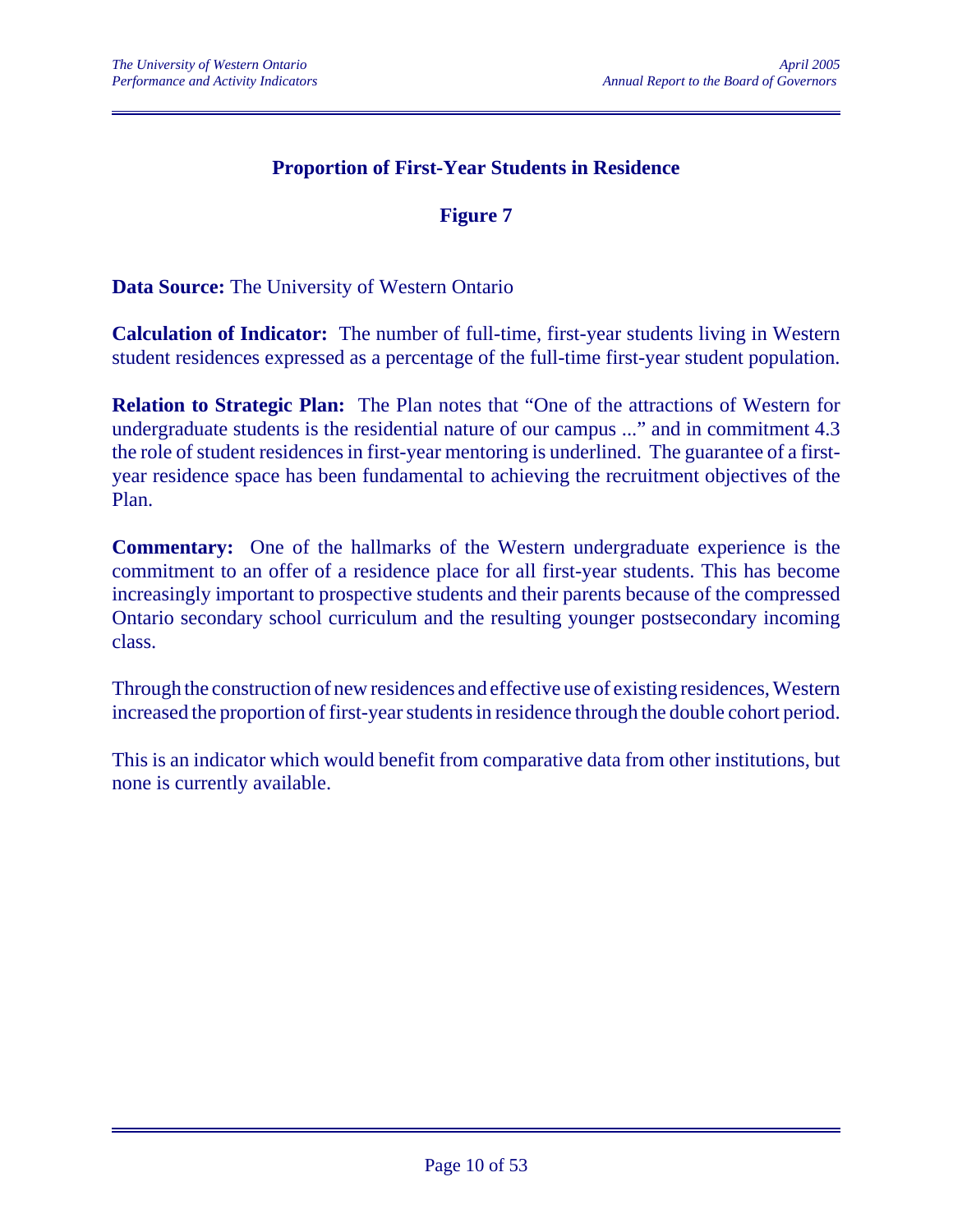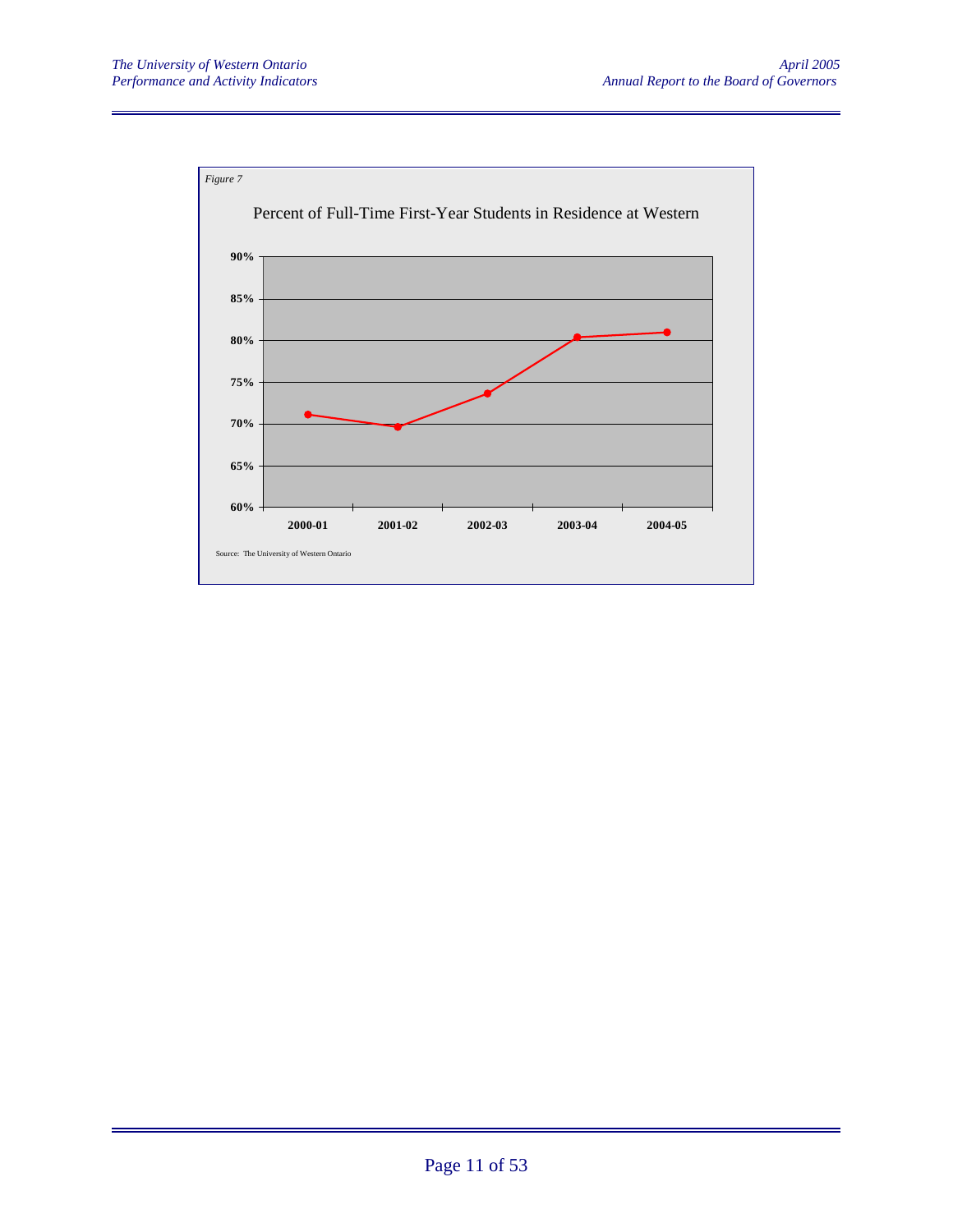# **Student Satisfaction: Evaluation of Instructor Effectiveness and Overall Satisfaction with Education Received**

# **Figure 8 and 9**

#### **Data Source for Figure 8:** Instructor/Course Evaluation Survey at Western

**Calculation of Indicator:** Each year all Western undergraduate students are invited to submit a course evaluation. Students grade their course experience on a variety of measures, on a scale of 1 (poor) to 7 (outstanding). The indicator summarizes five years of these student evaluations of their course instructor's effectiveness.

**Relation to Strategic Plan:** Commitment 4.1 of *Making Choices* refers to the importance of maintaining high levels of quality in instruction.

**Commentary:** The survey results indicate a very high level of satisfaction on the part of students at both the direct-entry and second-entry level. The results also indicate modest but steady improvement over time.

**Data Source for Figure 9:** Exit survey of all undergraduate students at time of graduation

**Calculation of Indicator:** Graduating students are invited to grade their undergraduate experience at Western on a variety of measures on a scale of 1 (not at all satisfied) to 5 (very satisfied). The indicator presents a five-year history of students' satisfaction with the overall educational experience.

**Relation to Strategic Plan:** Commitment 5.1 of *Making Choices* calls for "the reform of undergraduate programs approved by Senate for implementation in 2004; encourage Faculties and professional Schools to work cooperatively with one another and with other parts of the university in the delivery of programs and in the reform process".

**Commentary:** The results indicate that, at the time of graduation, about 95 percent of Western's undergraduates were satisfied with the overall educational experience. This level of satisfaction has been consistent over the past five years, but there has been improvement in the proportion who were 'very satisfied' rather than 'satisfied'.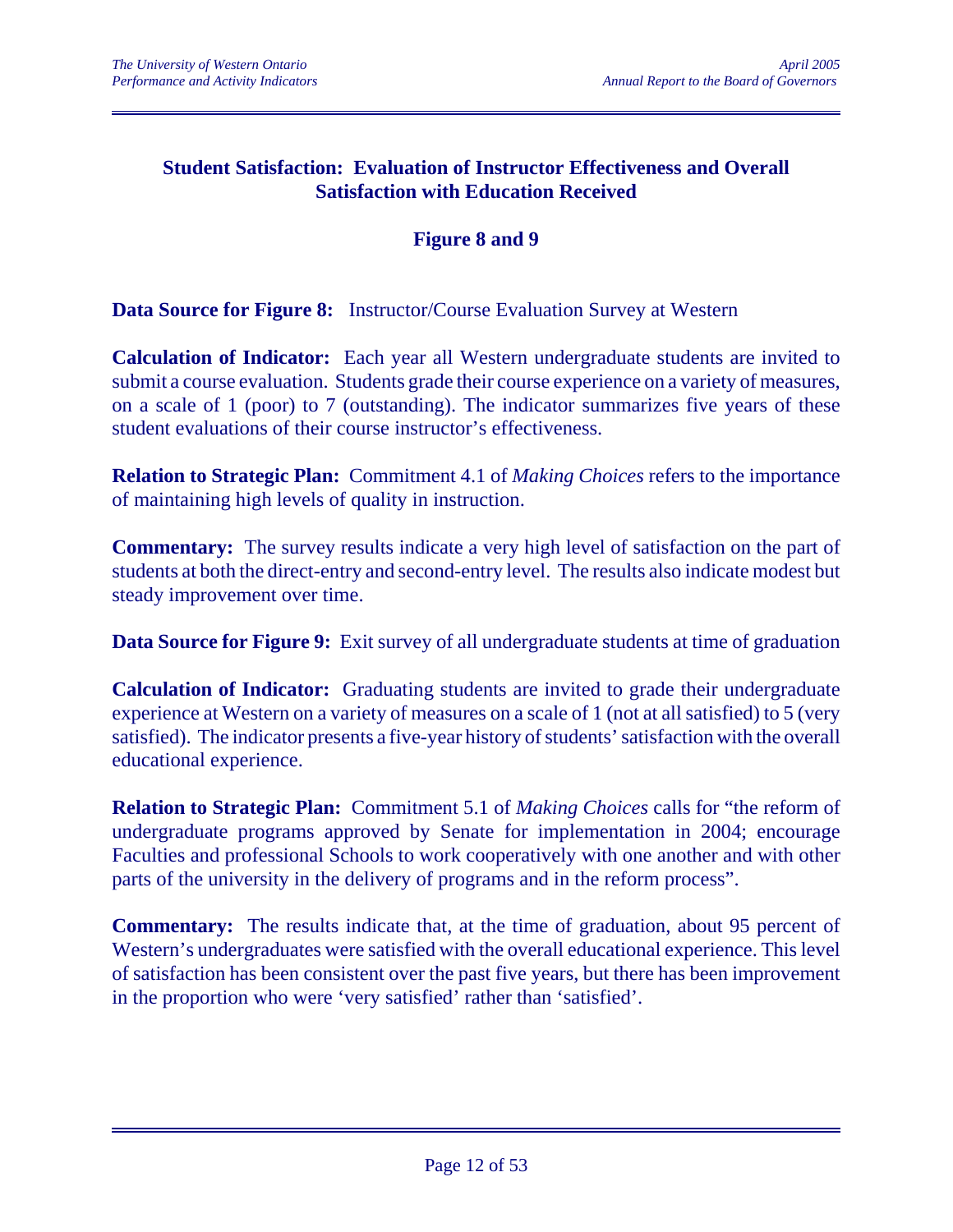

![](_page_13_Figure_3.jpeg)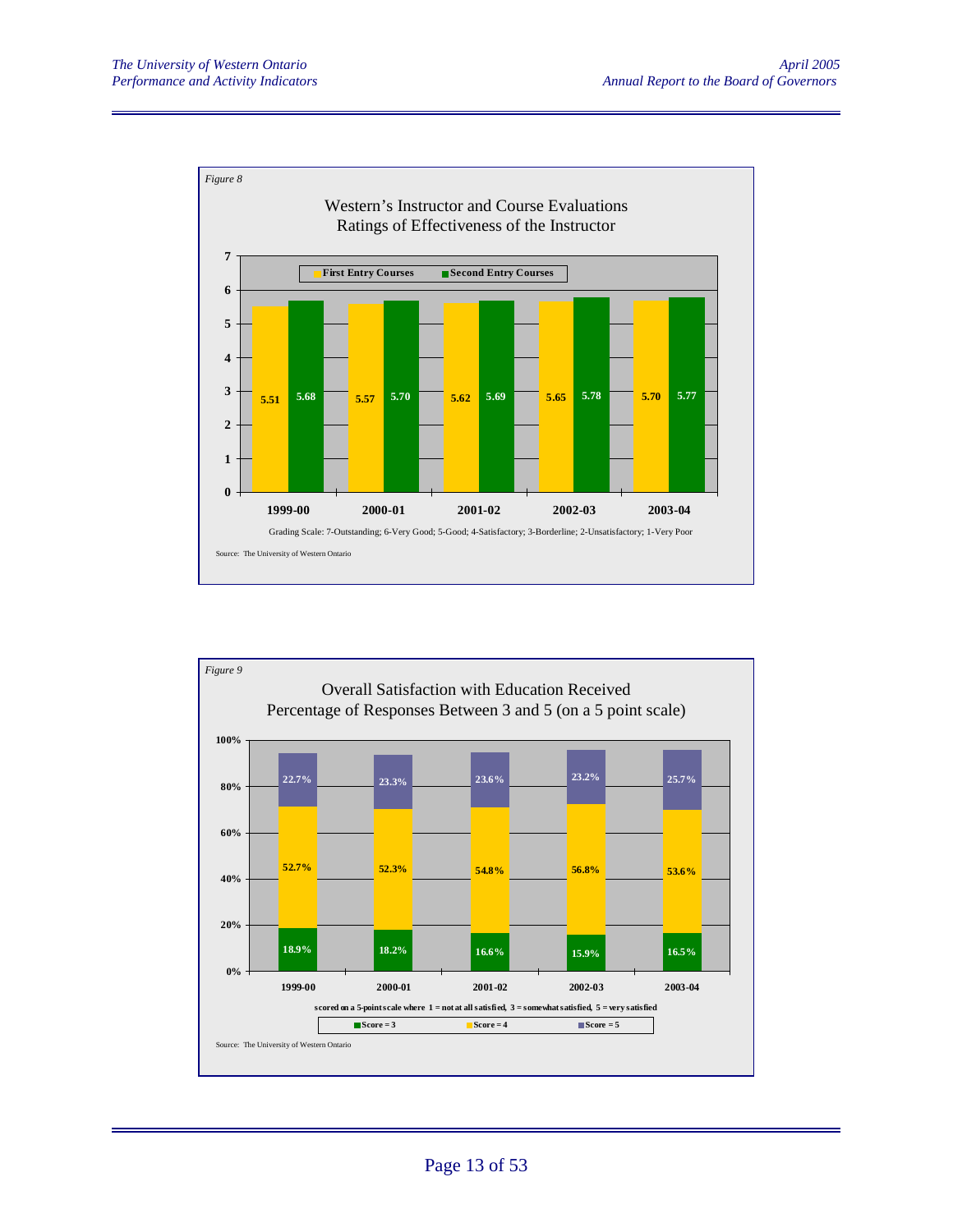# **Undergraduate Student Engagement**

### **Figures 10 and 11**

**Data Source:** National Survey of Student Engagement (NSSE)

**Calculation of Indicator:** In early 2004, eight of the G10 universities, including Western, elected to participate in the National Survey of Student Engagement (NSSE) administered through Indiana University. In addition, several Canadian universities outside the G10 participated in the survey, along with 450 universities in the United States. The NSSE survey, it must be emphasized, is not a student satisfaction survey, but rather an attempt to measure the extent to which students are involved in campus life and their academic program. NSSE groups the responses to the approximately 80 questions into five benchmarks which can then be used to compare results among peer institutions.

**Relation to Strategic Plan:** Commitment 2.12 of *Making Choices* calls for the substantial improvement of student-faculty ratios, and commitment 4.4 calls for student involvement in the creation of a supportive campus environment.

**Commentary:** Figure 10, Student-Faculty Interaction, measures the extent to which students have been able to meet one-on-one with faculty members and the extent to which students have been graded on essays and class presentations as opposed to multiple-choice questions. This measure, it should be noted, is not a measure of the effectiveness of faculty members. It is, in most important respects, a result of student-faculty ratios. In this measure, Western performed near the average for the other Ontario and G10 participants, but significantly below the doctoral institutions in the United States. These results have recently been cited by Mr. Rae in his post-secondary review as evidence that Ontario universities are significantly under-resourced when compared to similar institutions in the United States.

Figure 11, Supportive Campus Environment, measures the extent to which students experience support from faculty, staff, and fellow students outside the classroom. In this indicator, Western ranks slightly above the Ontario and G10 average, and close to the average of U.S. doctoral institutions.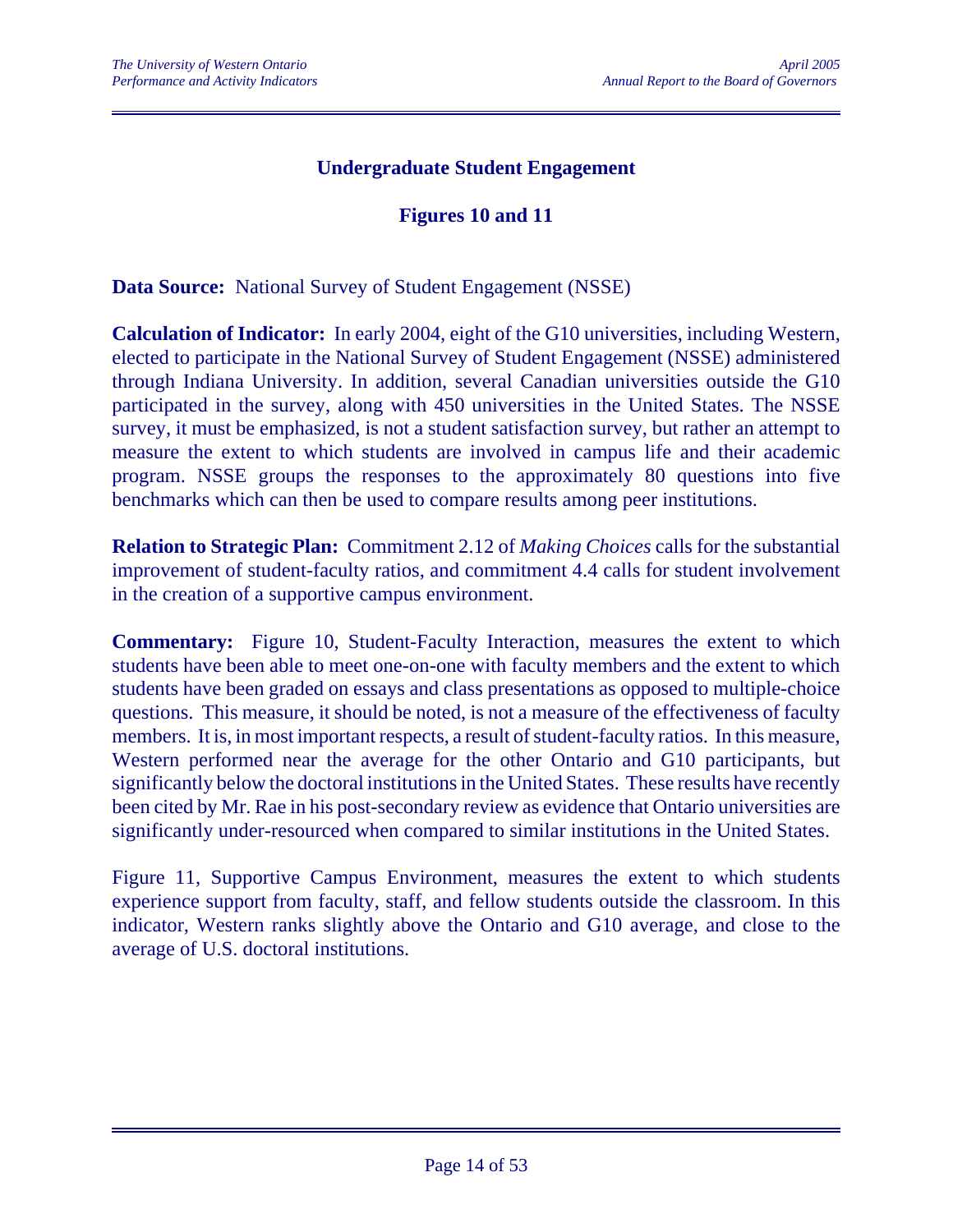![](_page_15_Figure_2.jpeg)

![](_page_15_Figure_3.jpeg)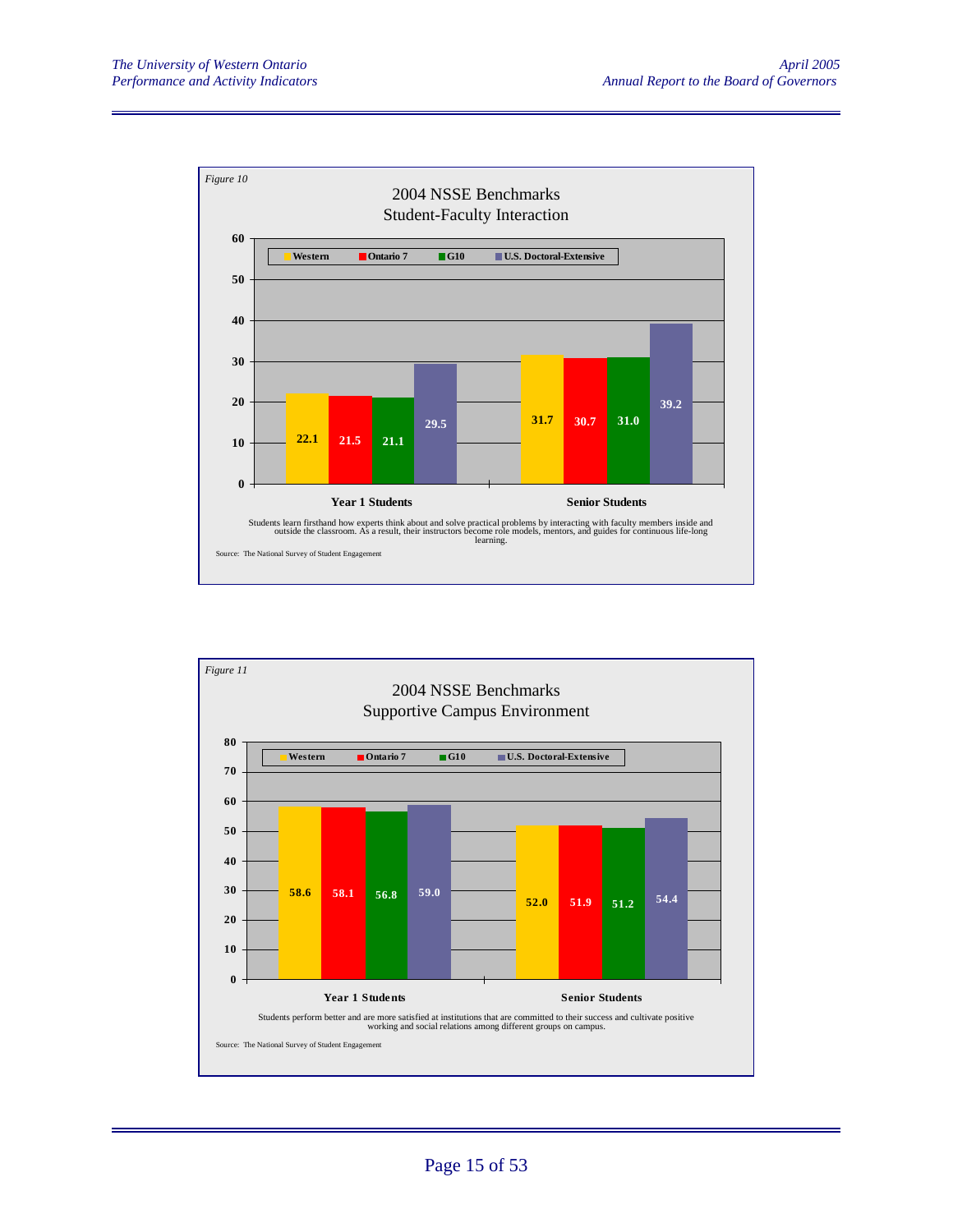# **Student Aid Funding at Western**

### **Figure 12**

**Data Source:** The University of Western Ontario

**Calculation of Indicator:** Total operating budget expenditures for student aid divided by total full-time equivalent (FTE) enrolment, 1996-97 through 2003-04. Expenditures from the central budget are presented separately from expenditures from Faculty budgets.

**Relation to Strategic Plan:** Commitments 7.1 of *Making Choices* affirms the importance of undergraduate student aid:

"In all our undergraduate programs, maintain the commitment of The University of Western Ontario that no qualified student will be unable to attend Western or will be required to withdraw from any academic program at Western for financial reasons".

**Commentary:** Commencing in 1996-97 Ontario universities were compelled to reserve 30 percent of all revenues arising from tuition rate increases for needs-based student aid. Western has met and exceeded this requirement, and has adopted as policy the intention that no qualified student shall be denied access to a program due to lack of financial resources. This policy further guarantees that no student shall have to withdraw from a program of study because of the lack of financial resources.

In satisfaction of this policy, Western's per-student expenditure for student aid has more than doubled, from just under \$800 per FTE student in 1996-97 to \$1,700 per FTE student in 2003-04. Efforts to further increase student aid continue through fundraising efforts under the Ontario Student Opportunity Trust Fund (OSOTF).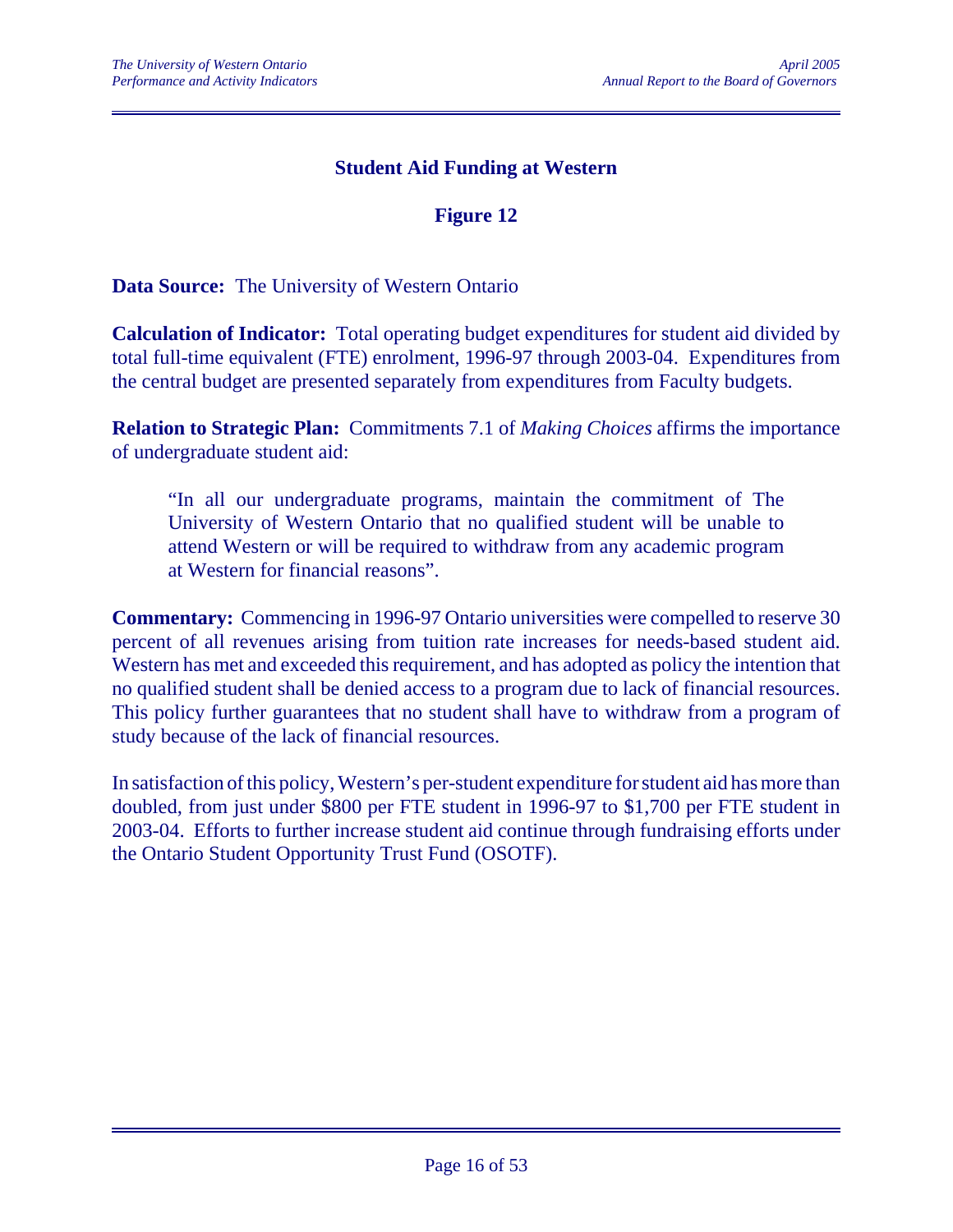![](_page_17_Figure_2.jpeg)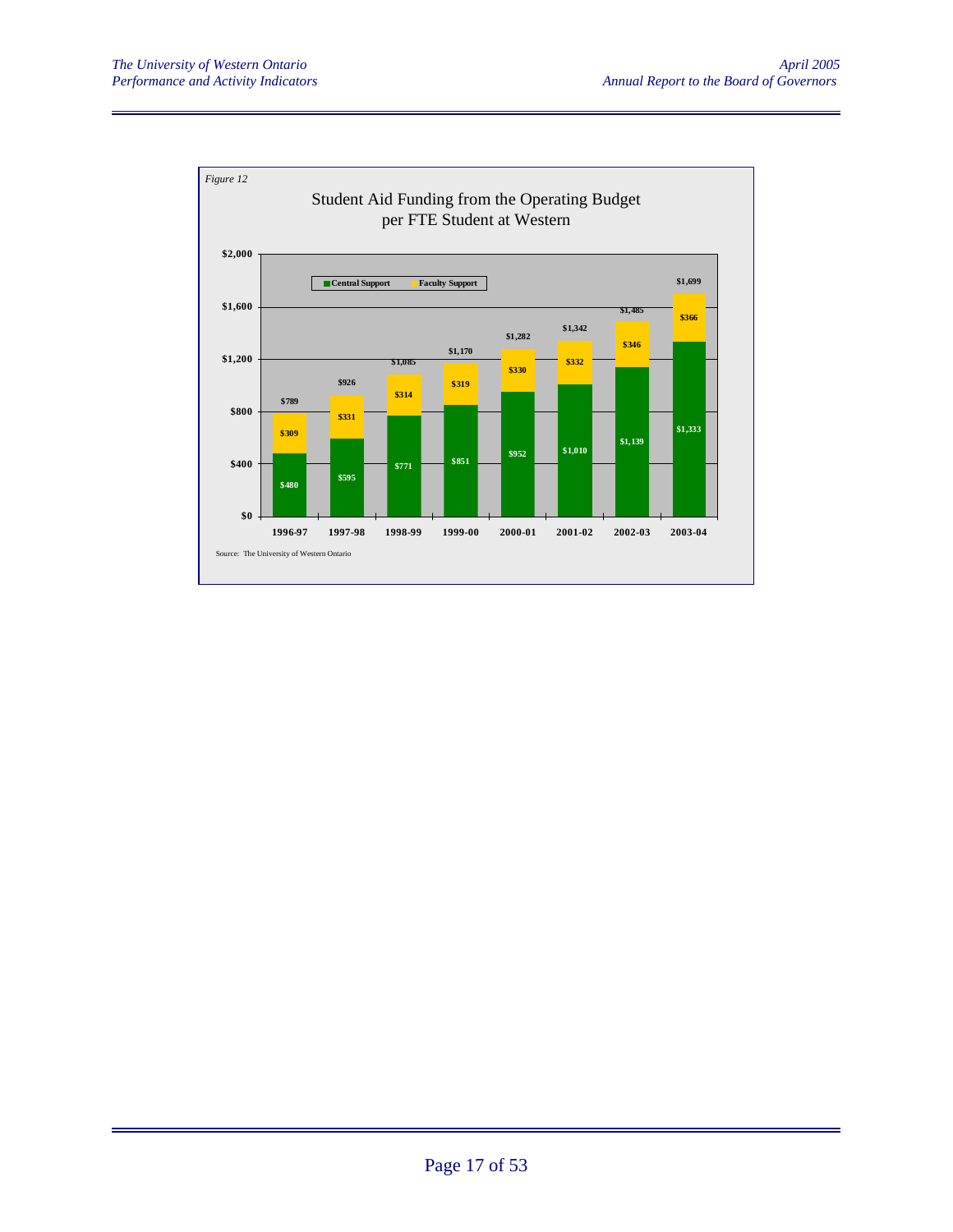# **Student Debt**

# **Figure 13**

**Data Source:** Western's exit survey of all undergraduate students at time of graduation

**Calculation of Indicator:** All undergraduate students, including students in second-entry undergraduate programs, are asked to report on the level of education-related debt they have accumulated at the time of graduation. Reported debt is presented for the 1997-98 and 2003- 04 graduating classes.

**Relation to Strategic Plan:** Commitment 7.5 of *Making Choices* establishes priorities for student aid reform, including post-graduation debt relief:

"Continue to advocate increased, harmonized, fair and appropriate student loan programs at both the federal and provincial levels, including a debt reduction program available after graduation to those in greatest need".

**Commentary:** The analysis indicates that the majority of Western's undergraduates continue to graduate with debt less than \$10,000. However, with the deregulation of tuition fees for professional programs, the proportion of students with debt in excess of \$40,000 has increased from seven percent of the graduating class to just over ten percent. It is for this reason that Western is gratified that the Rae Panel has concurred with our recommendation for a system of post-graduation debt relief for those graduates who experience difficulty in loan repayment because of a low income level.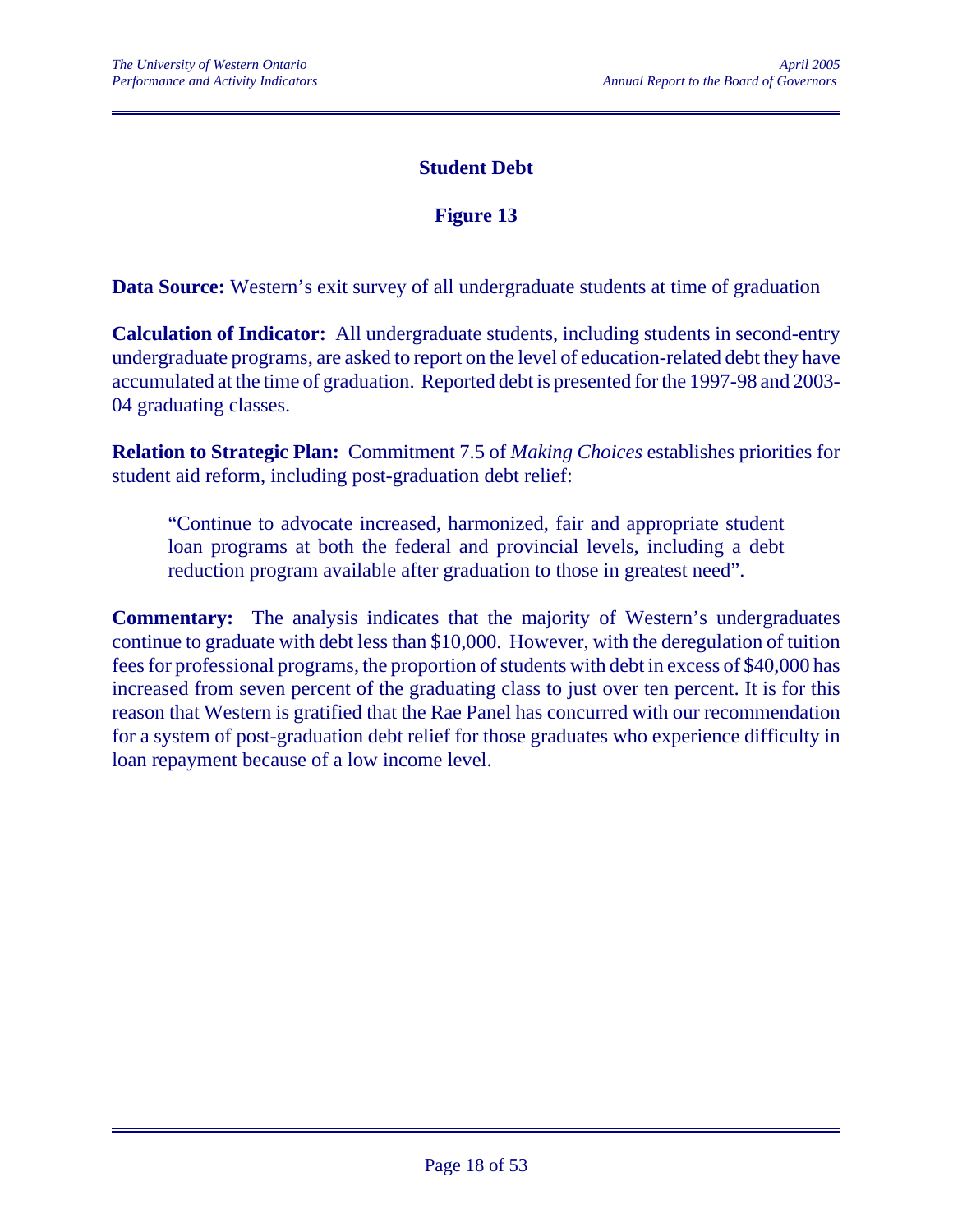![](_page_19_Figure_2.jpeg)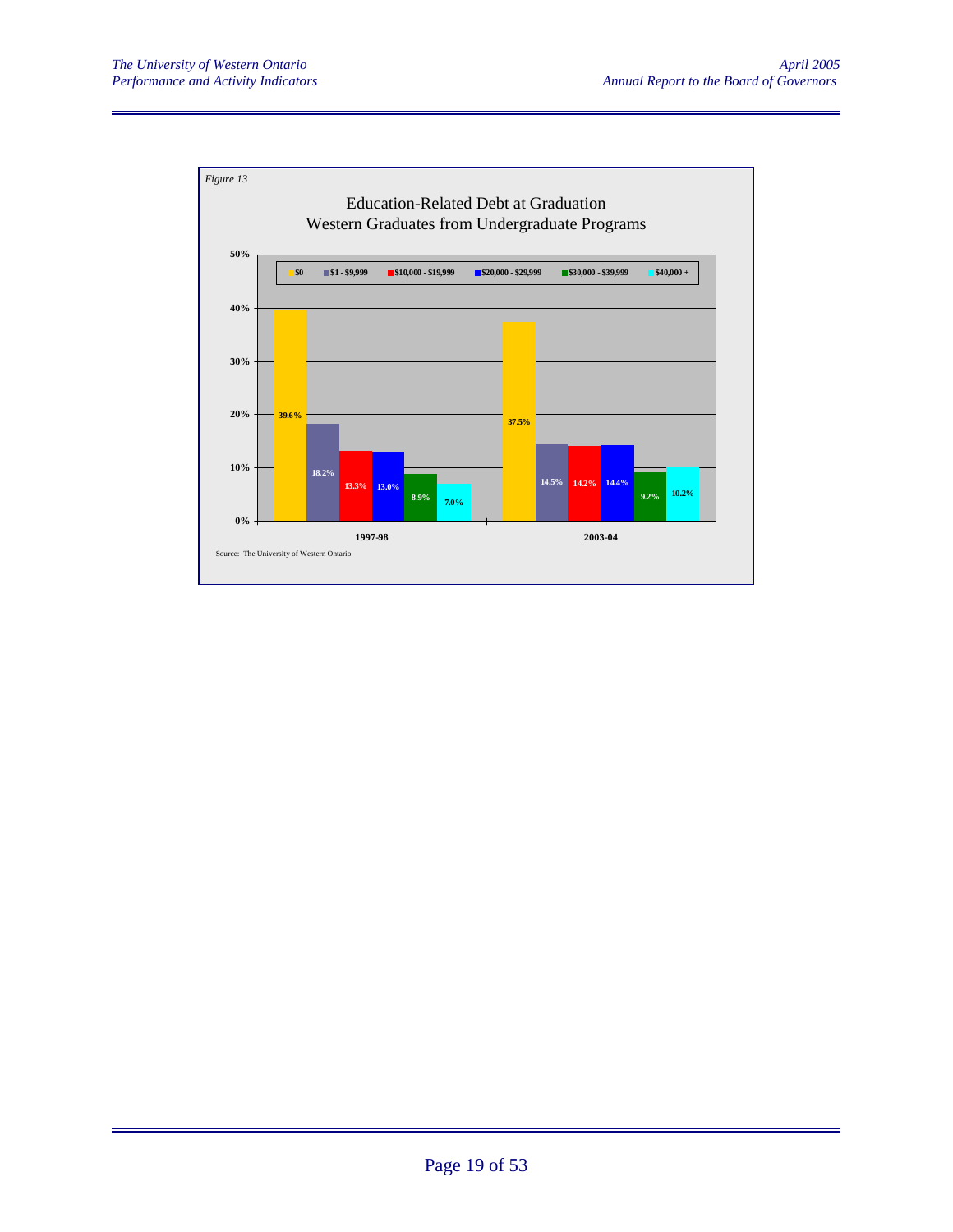# **Doctoral Enrolment as a Proportion of Total Enrolment**

#### **Figure 14**

#### **Data Source:** G10 Data Exchange

**Calculation of Indicator:** For each of the G10 universities, fall full-time headcount enrolments for Masters and Doctoral students are expressed as a percentage of total fall fulltime headcount enrolment.

**Relation to Strategic Plan:** Commitment 6.1 calls on Western to undertake a substantial increase in graduate enrolment.

**Commentary:** Western has established the priority to double its doctoral enrolment over the ten-year period commencing in 2001. Western's doctoral enrolment currently stands at approximately four percent of total enrolment, whereas UBC, McGill, and Toronto are in the eight to nine percent range. This comparison puts the doubling objective into context: if Western attains this objective, we will enjoy an enrolment balance comparable to other leading research universities.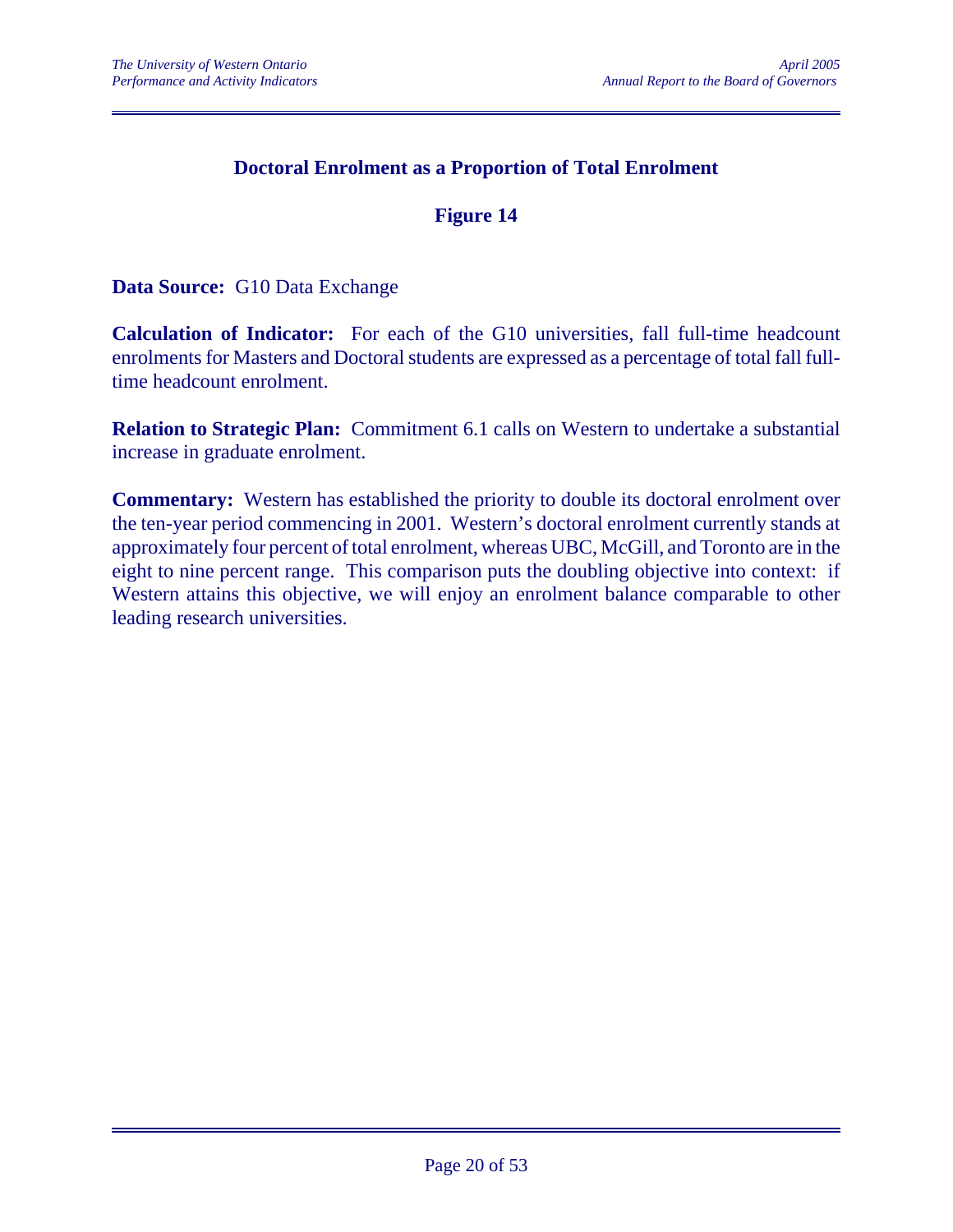![](_page_21_Figure_2.jpeg)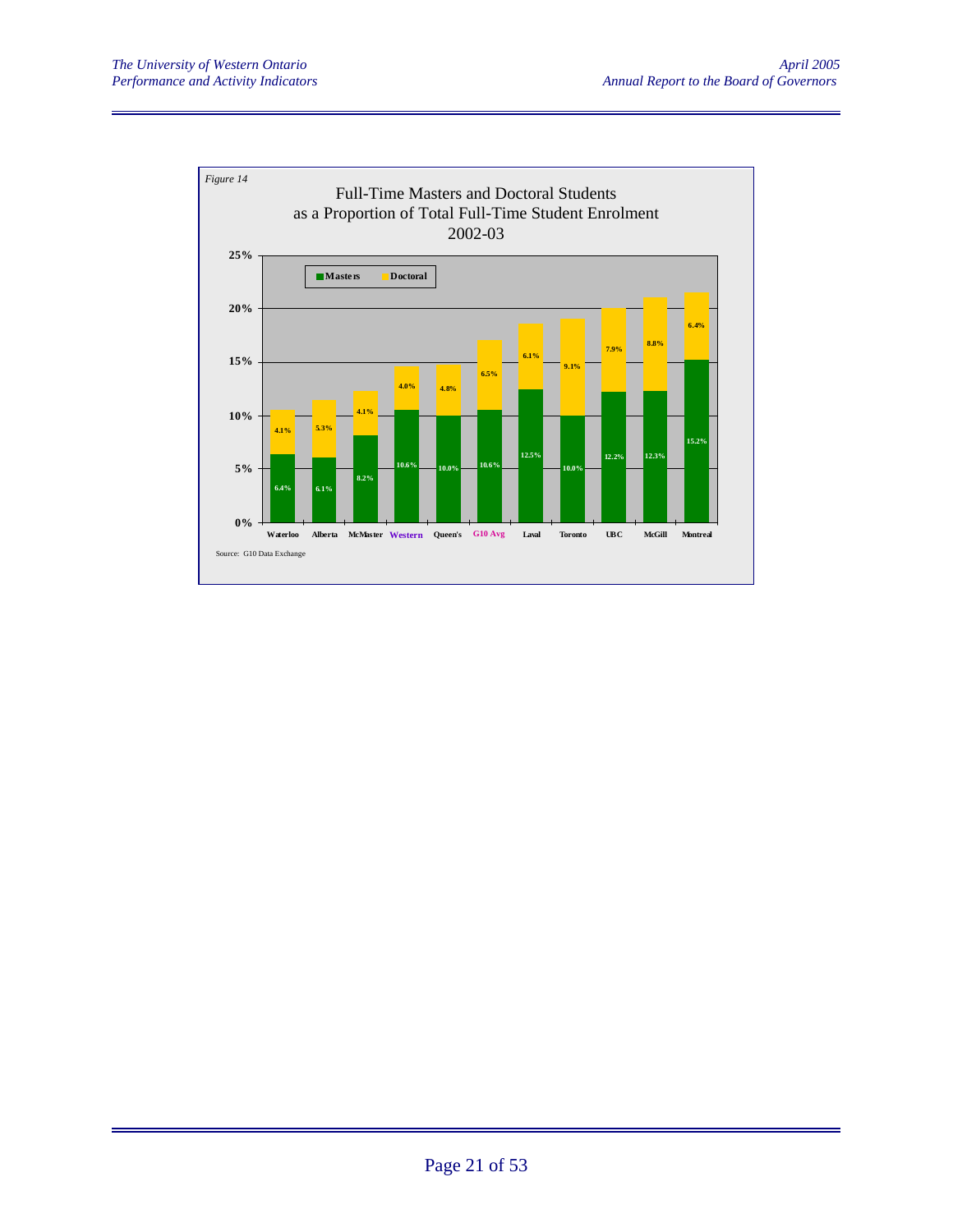# **Doctoral Students: Completion Rates and Time-to-Completion**

# **Figures 15 and 16**

#### **Data Source**: G10 Data Exchange

**Calculation of Indicator:** In order to accurately measure the completion rates and time-tocompletion for students in doctoral programs, the G10 data exchange developed a detailed methodology which tracks each entering student on a term-by-term basis for nine years after first registration. This gives a precise reading on the percentage of each entering cohort who graduate, as well as the length of time involved to complete the program. The exchange has already gathered information on the 1992, 1993, and 1994 entering cohorts, and data collection is in process for the 1995 cohort.

**Relation to Strategic Plan:** Commitment 6.4 refers specifically to monitoring time-tocompletion in our programs.

**Commentary:** About two-thirds of Western's doctoral students successfully complete the PhD, taking an average of five years to do so. Both indicators for Western are slightly better than the G10 average. As Western proceeds with expansion of doctoral enrolment, it will be important to monitor these two indicators.

A cautionary note about these two indicators: both the completion rate and the time-tocompletion will vary significantly by disciplinary group, with lower completion rates and longer completion times, for example, in the humanities disciplines across all universities. The supplementary volume of indicators displays these disciplinary variations.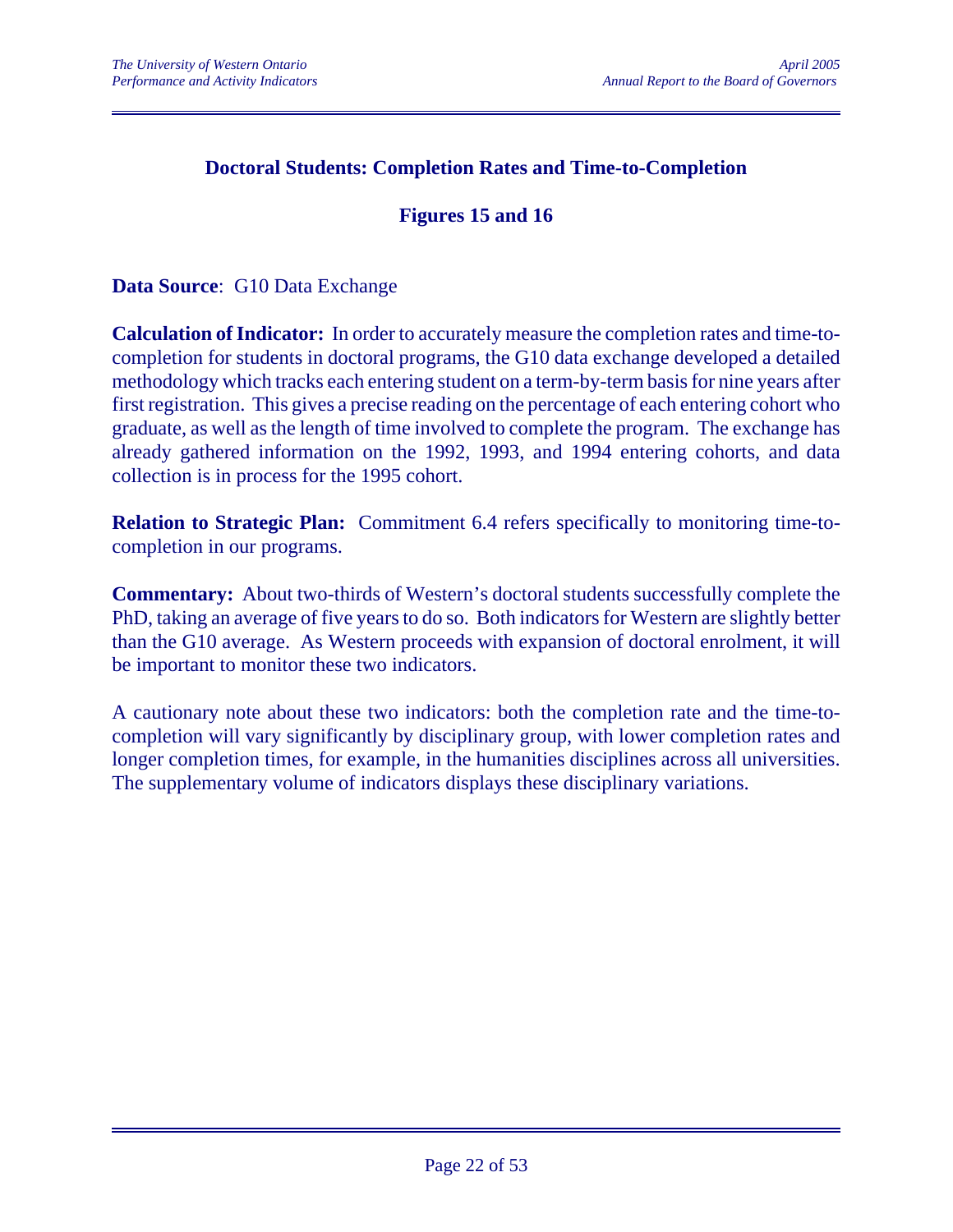![](_page_23_Figure_2.jpeg)

![](_page_23_Figure_3.jpeg)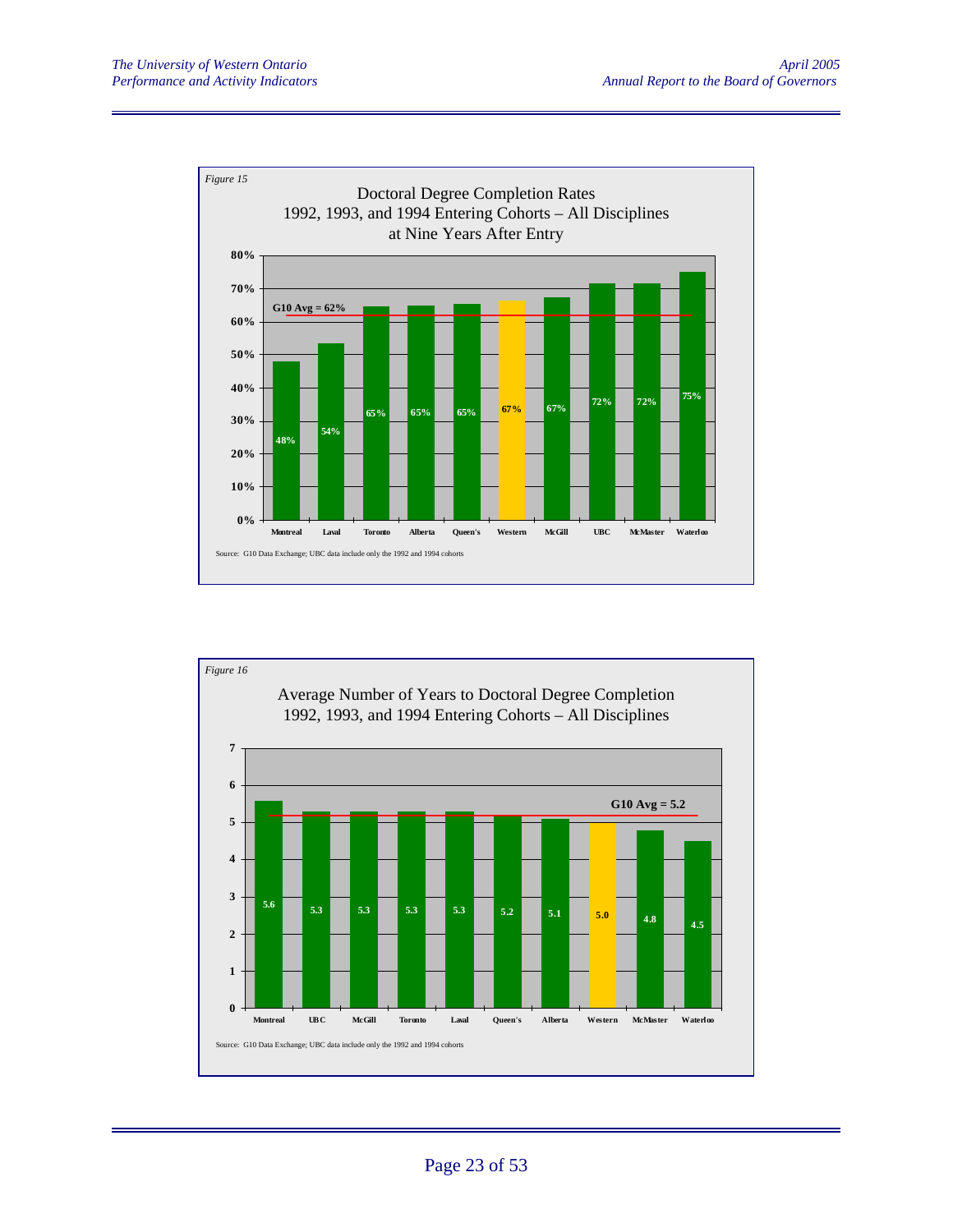# **Average Financial Support per Doctoral Student**

#### **Figure 17**

**Data Source:** G10 Data Exchange

**Calculation of Indicator:** Each of the G10 institutions, except for Alberta and McGill, has submitted a record-level file of all student support provided to its doctoral students in Arts, Science, and Social Science disciplines for the 2002-03 academic year. Data collection has been completed for the 2003-04 academic year, expanding the scope of disciplines, but results of the survey are not yet available.

**Relation to Strategic Plan:** Commitment 7.2 of *Making Choices* refers to the maintenance of competitive financial support for graduate students.

**Commentary:** In order to realize its plans to significantly increase doctoral enrolment, Western must offer a competitive package of financial support to prospective students. The data indicate that Western's support, both from internal and external sources, is highlycompetitive among the leading research universities. These analyses do not compare levels of support for students in masters programs, and this would be a logical future extension of the G10 analysis.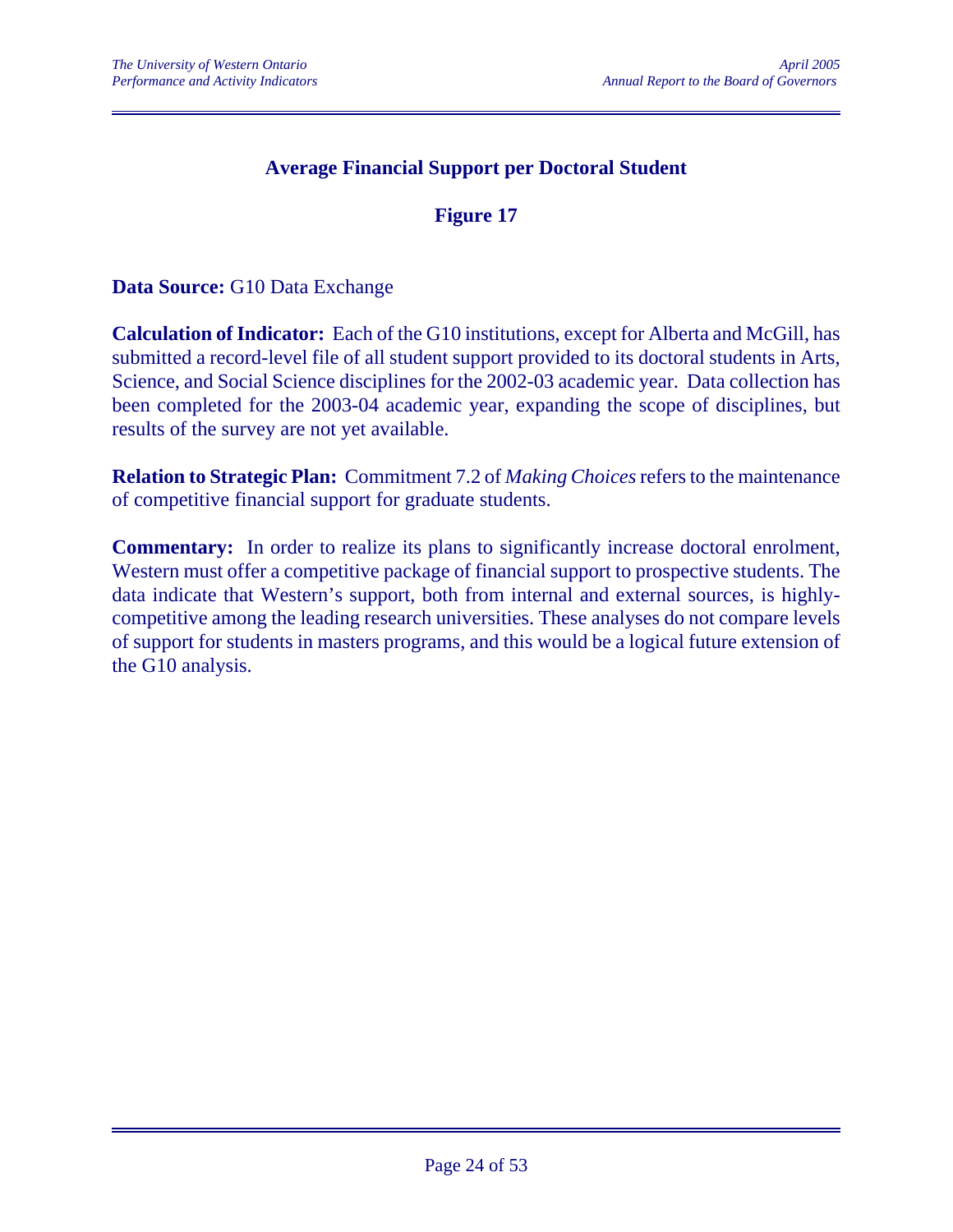![](_page_25_Figure_2.jpeg)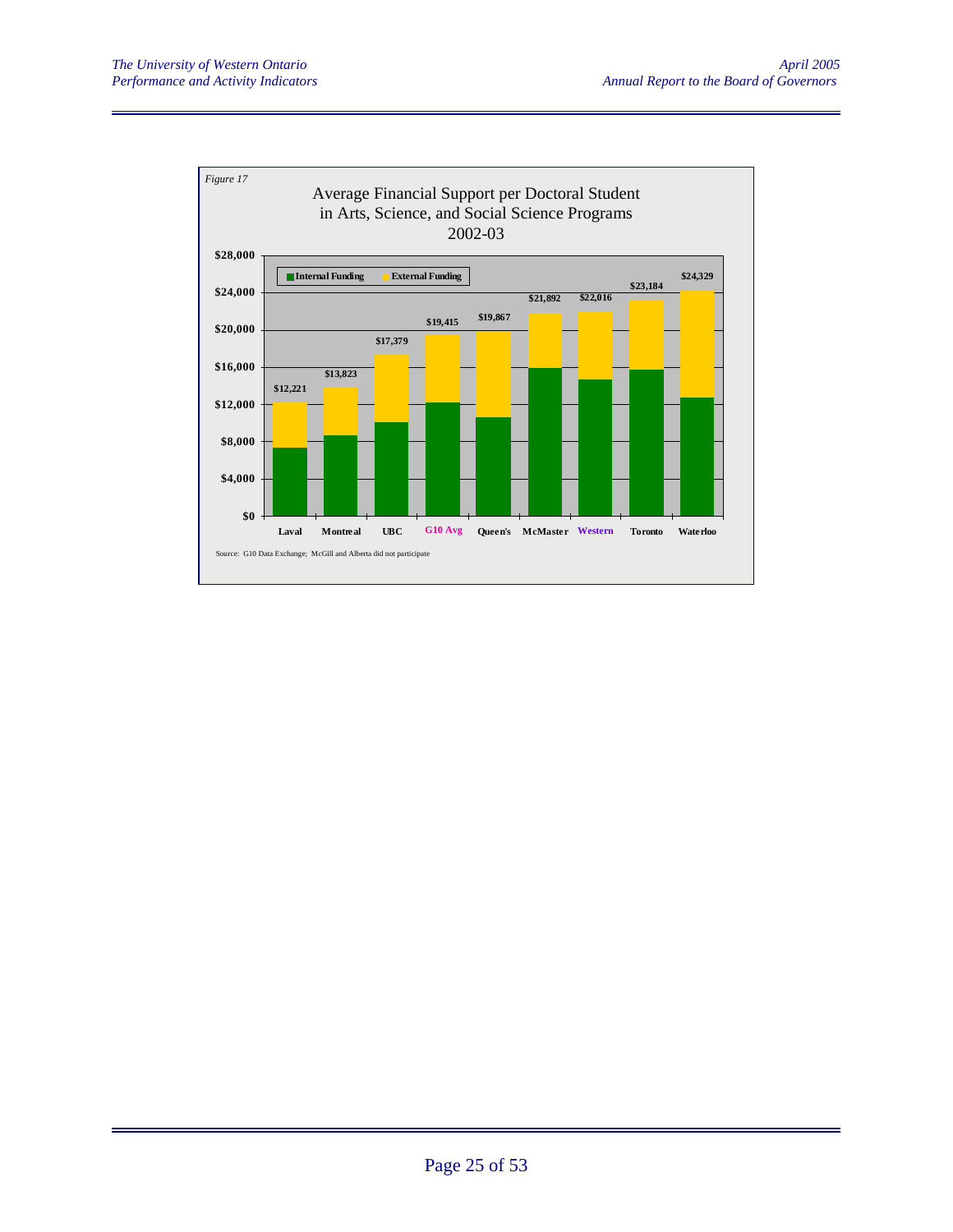# **Graduate Student Support from Federal Granting Councils**

# **Figures 18 through 20**

**Data Source:** Awards data from the three federal granting councils for the years 2001-02 through 2003-04, and graduate enrolment data from the G10 data exchange for the academic year 2003-04.

**Calculation of Indicator:** The average number of fellowships from the three federal granting councils are expressed as a percentage of the total graduate student population (masters and doctoral) at each of the G10 institutions. The graduate enrolments for each institution have been subdivided into the three granting council categories for the analysis: engineering and physical sciences (NSERC); humanities and social sciences (SSHRC); and health sciences (CIHR).

**Relation to Strategic Plan:** *Making Choices* refers to Western as a research-intensive university with a strong record of scholarship apparent in peer-reviewed publications, external awards to faculty members and students, substantial successes in recent external funding competitions, and engagement in international conferences.

**Commentary:** The data suggest that Western compares very favourably with the other G10 institutions in competition for graduate student awards from the three federal granting councils.

This is an important indicator to monitor as Western realizes its aspirations for growth in doctoral stream programs.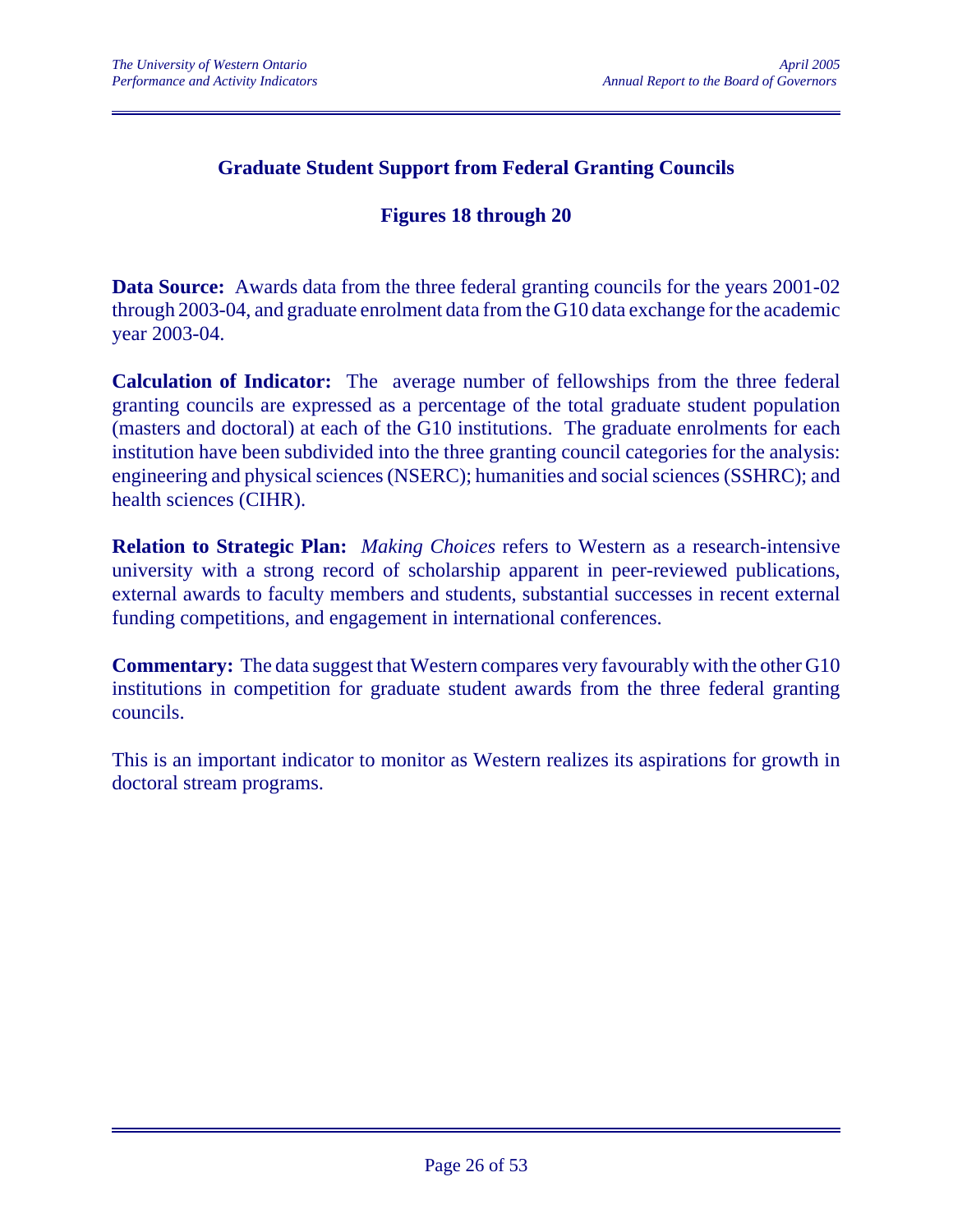![](_page_27_Figure_2.jpeg)

![](_page_27_Figure_3.jpeg)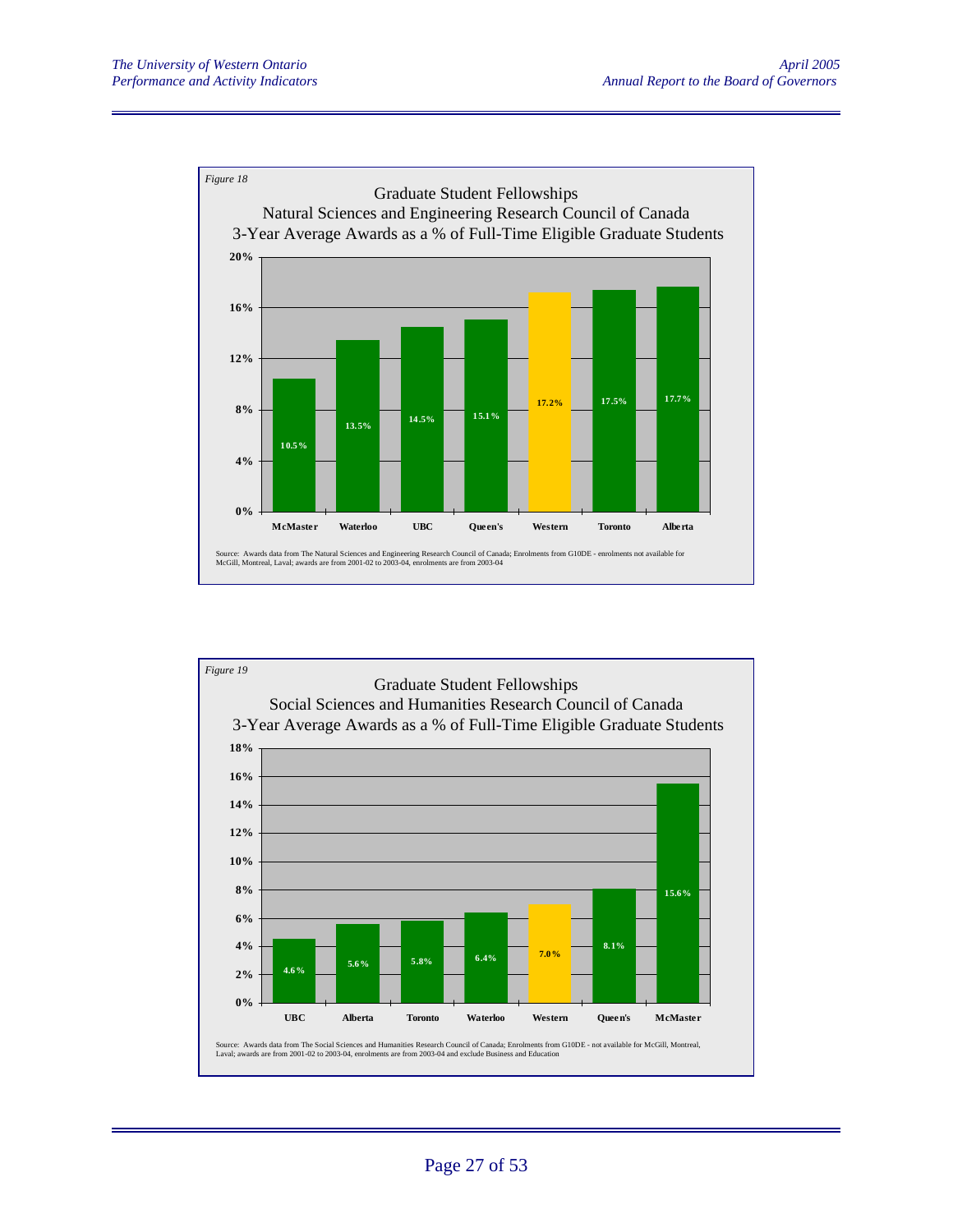# [ this page intentionally left blank ]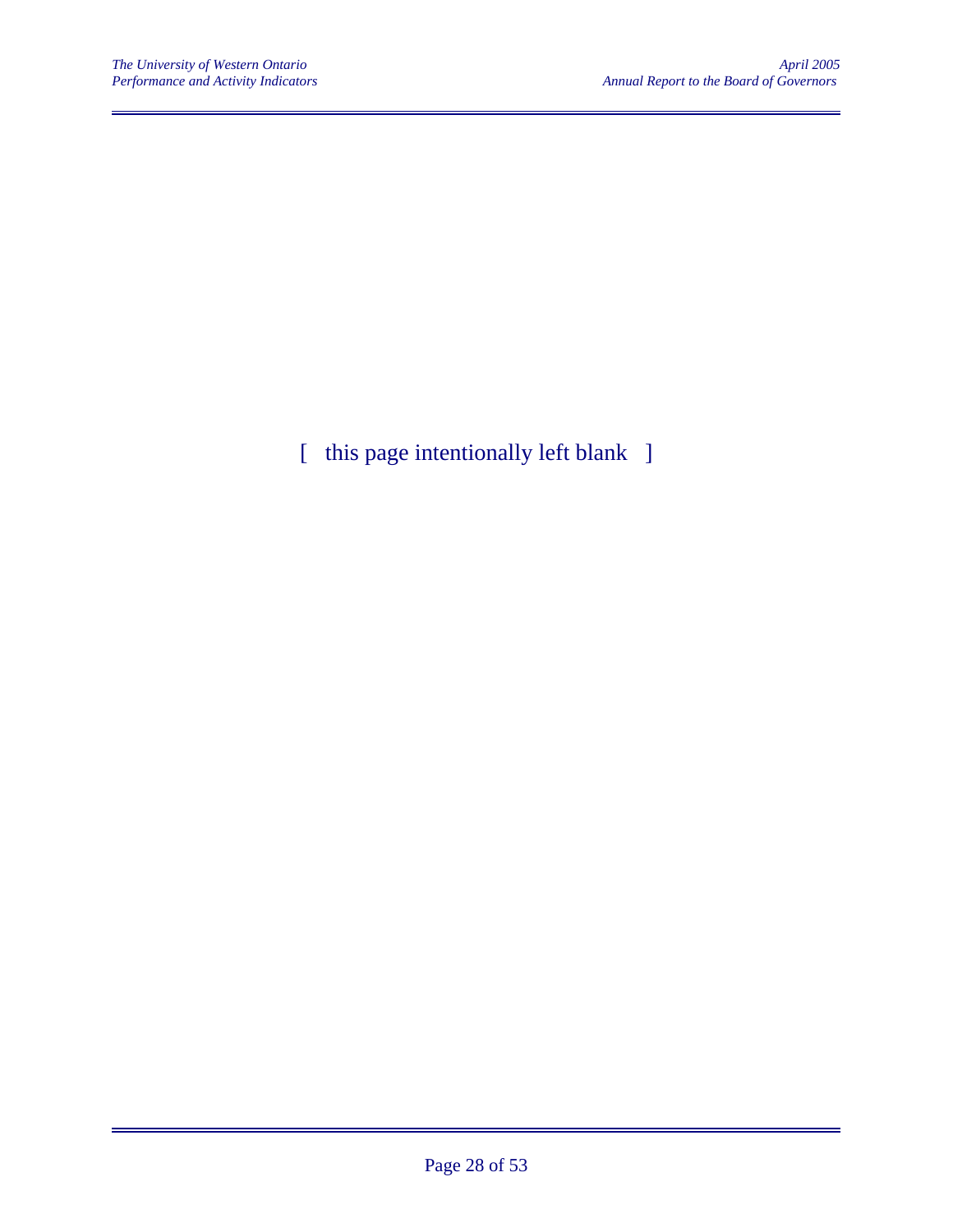![](_page_29_Figure_2.jpeg)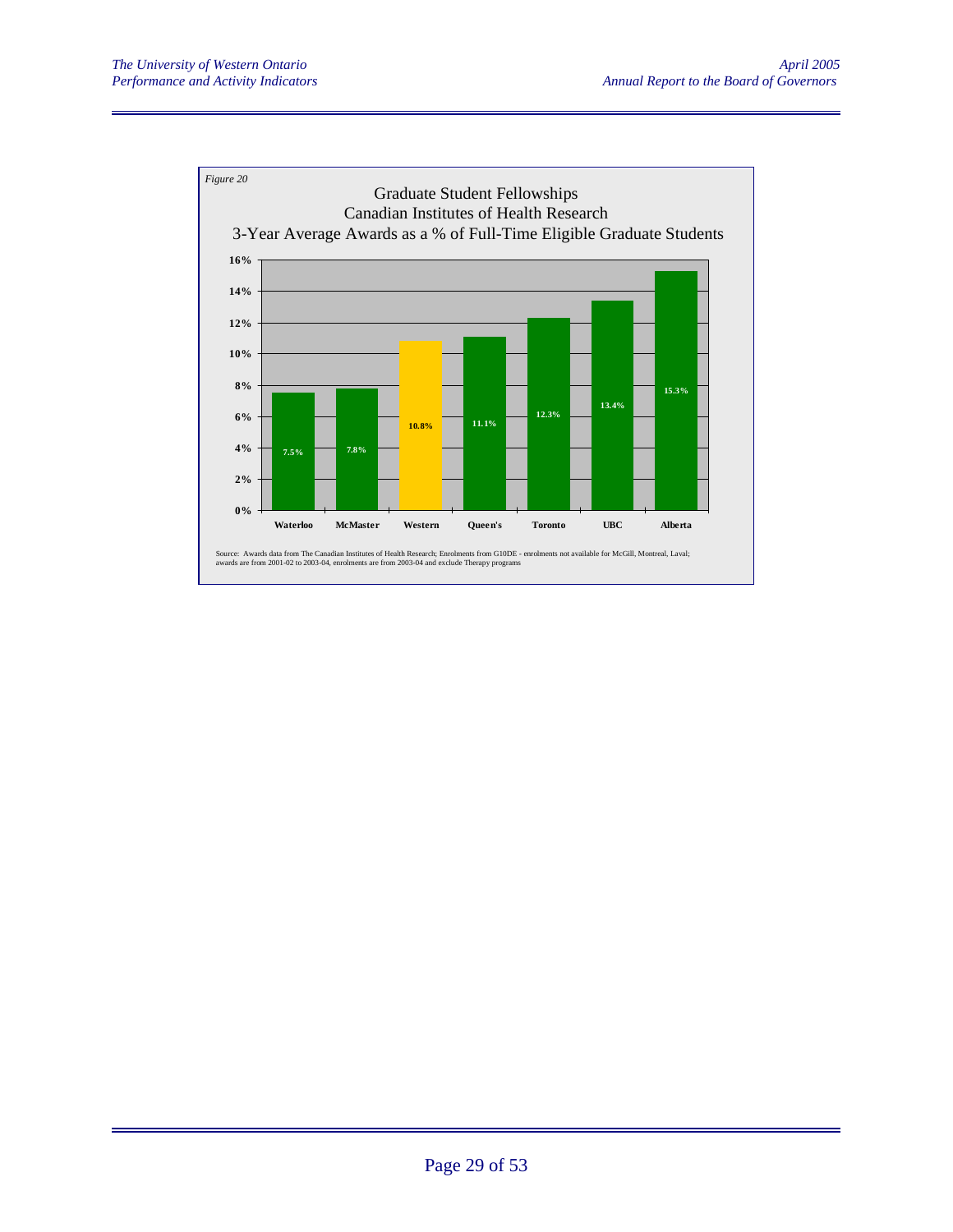# **Gender Balance of New Tenure-Track Faculty Appointments**

#### **Figure 21**

**Data Source:** G10 Data Exchange

**Calculation of Indicator:** All new tenure-track faculty appointments for 2003-04 are shown by gender and by institution. Comparable data are not available for UBC.

**Relation to Strategic Plan:** Commitment 2.4 of *Making Choices:*

*"*Continue our efforts to hire and retain more female faculty and to promote more female faculty members to positions of Department, School, Faculty, and University leadership".

**Commentary:** For the 2003-04 academic year, the G10 institutions (excluding UBC) appointed 719 new tenure-track faculty, of whom 38 percent were women. For Western, approximately 45 percent of all new hires were women, the highest percentage among the G10 universities.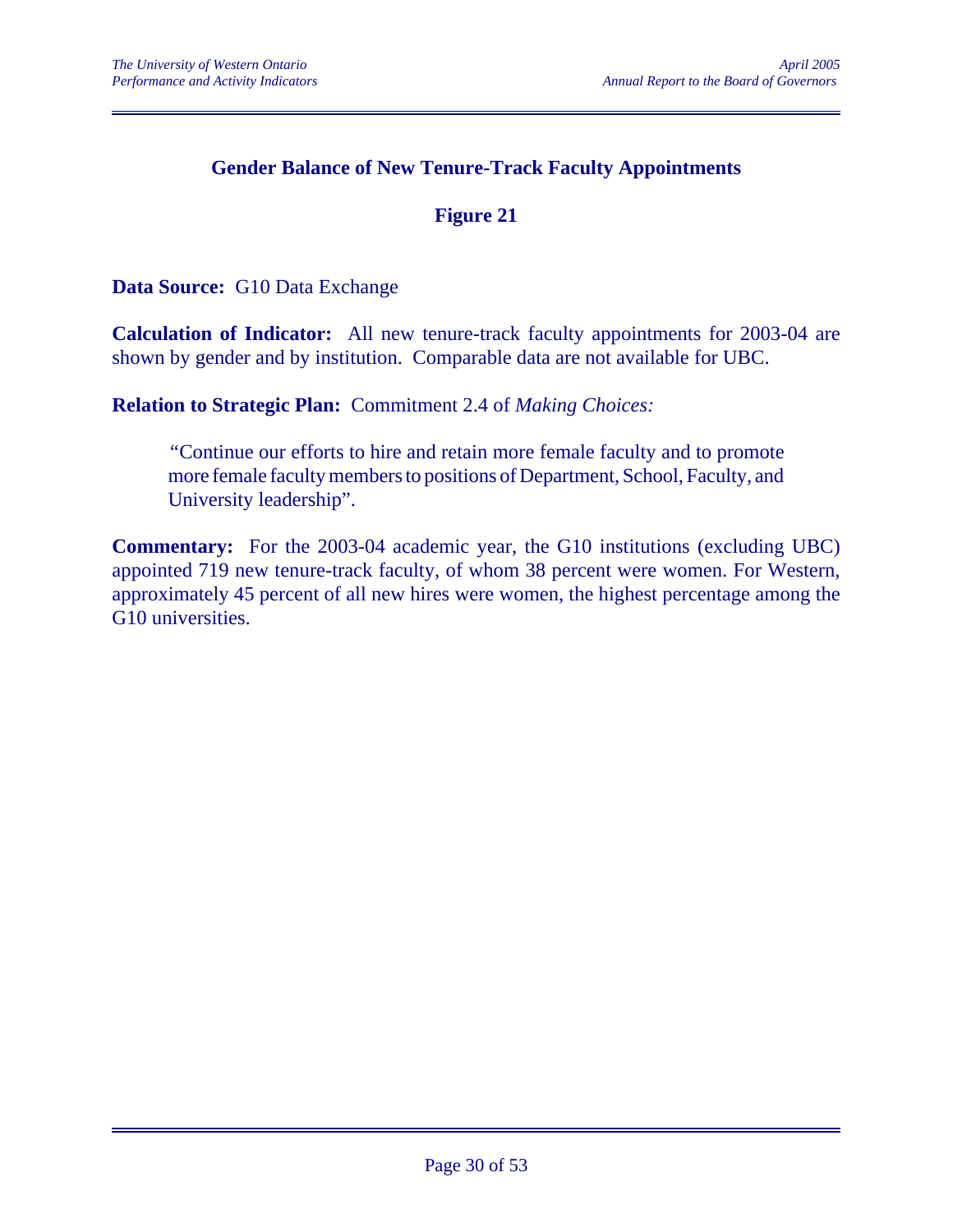![](_page_31_Figure_2.jpeg)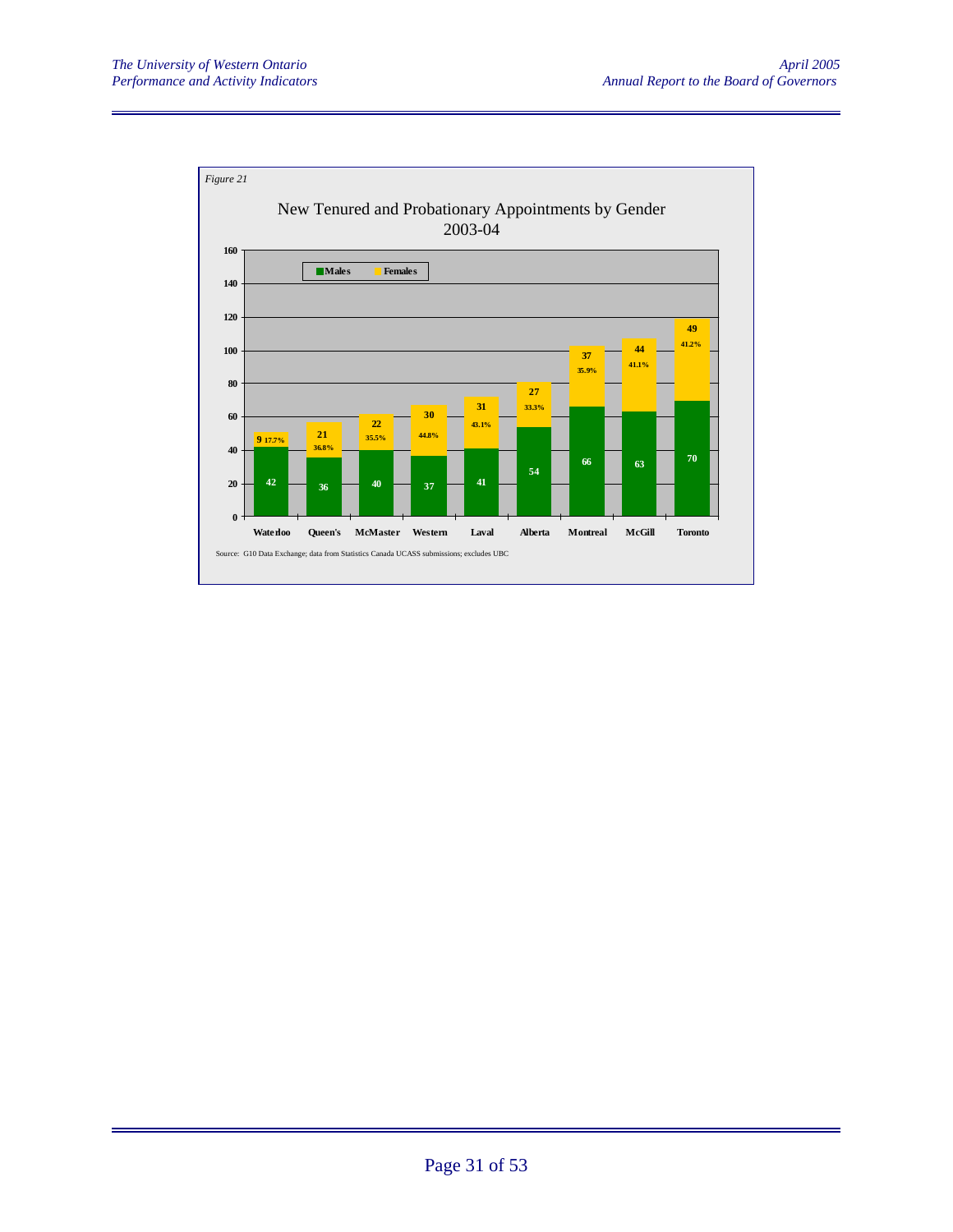# **Student-Faculty and Student-Staff Ratios**

### **Figures 22 and 23**

**Data Source:** G10 Data Exchange and Western's Student and Human Resources databases

**Calculation of Indicator:** Two indicators are presented: the full-time student to full-time faculty ratio for the G10 universities for 2002-03; and a summary of the full-time student to full-time faculty and full-time student to full-time staff ratios at Western from 1999-2000 through 2003-04.

**Relation to Strategic Plan:** Commitments 2.12 and 3.9 of *Making Choices* call for a significant increase in faculty and staff complement.

**Commentary:** The comparative analysis indicates that Western experiences a higher student-faculty ratio than the G10 average, and this is true for all of the Ontario members of the G10. It is a direct result of the resource shortfall experienced by Ontario universities compared to the national average.

The five-year trend for Western indicates a deterioration in both the student-faculty and student-staff ratio. Recent large-scale increases in undergraduate enrolment have not been accompanied by the necessary resources to increase faculty and staff complement.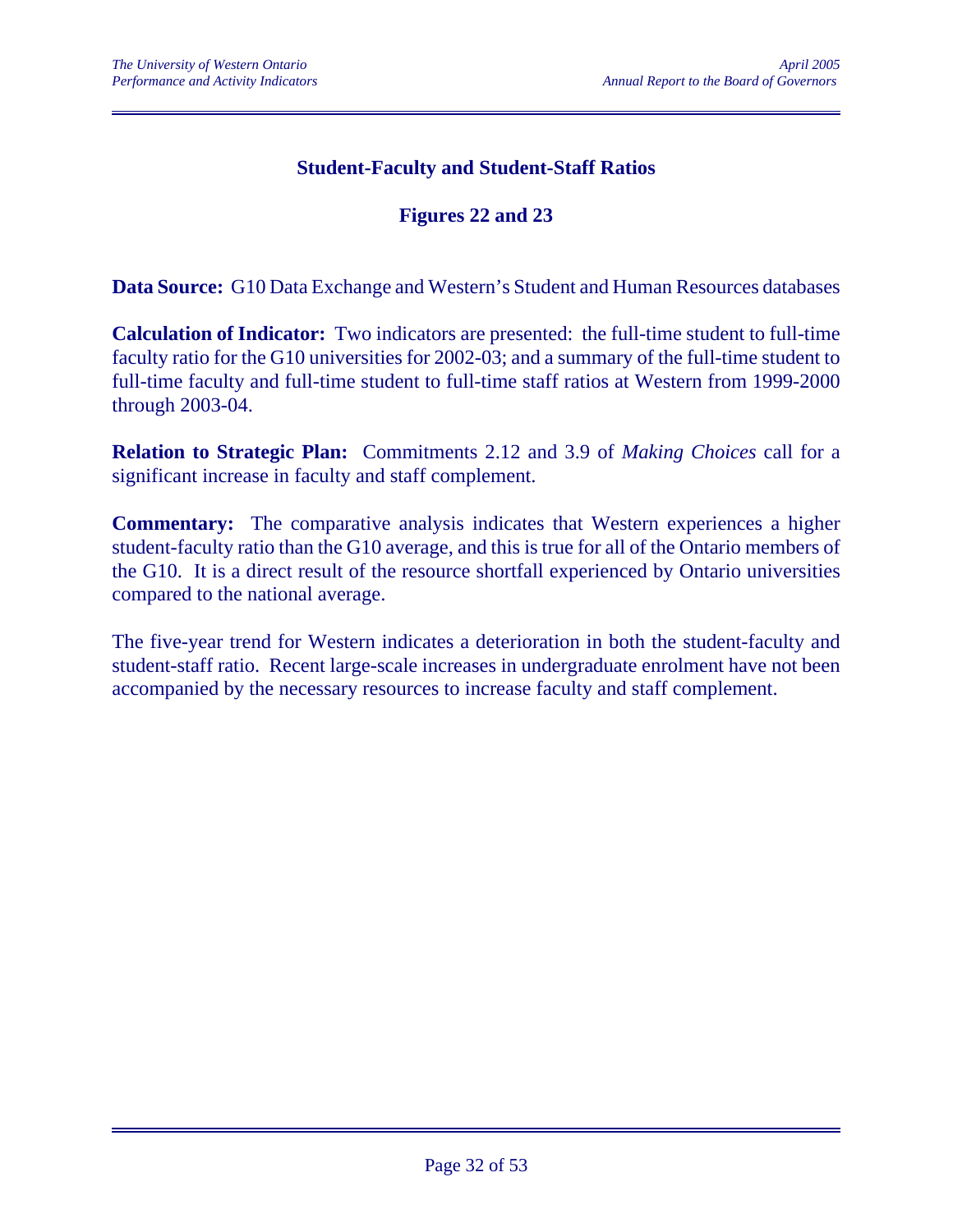![](_page_33_Figure_2.jpeg)

![](_page_33_Figure_3.jpeg)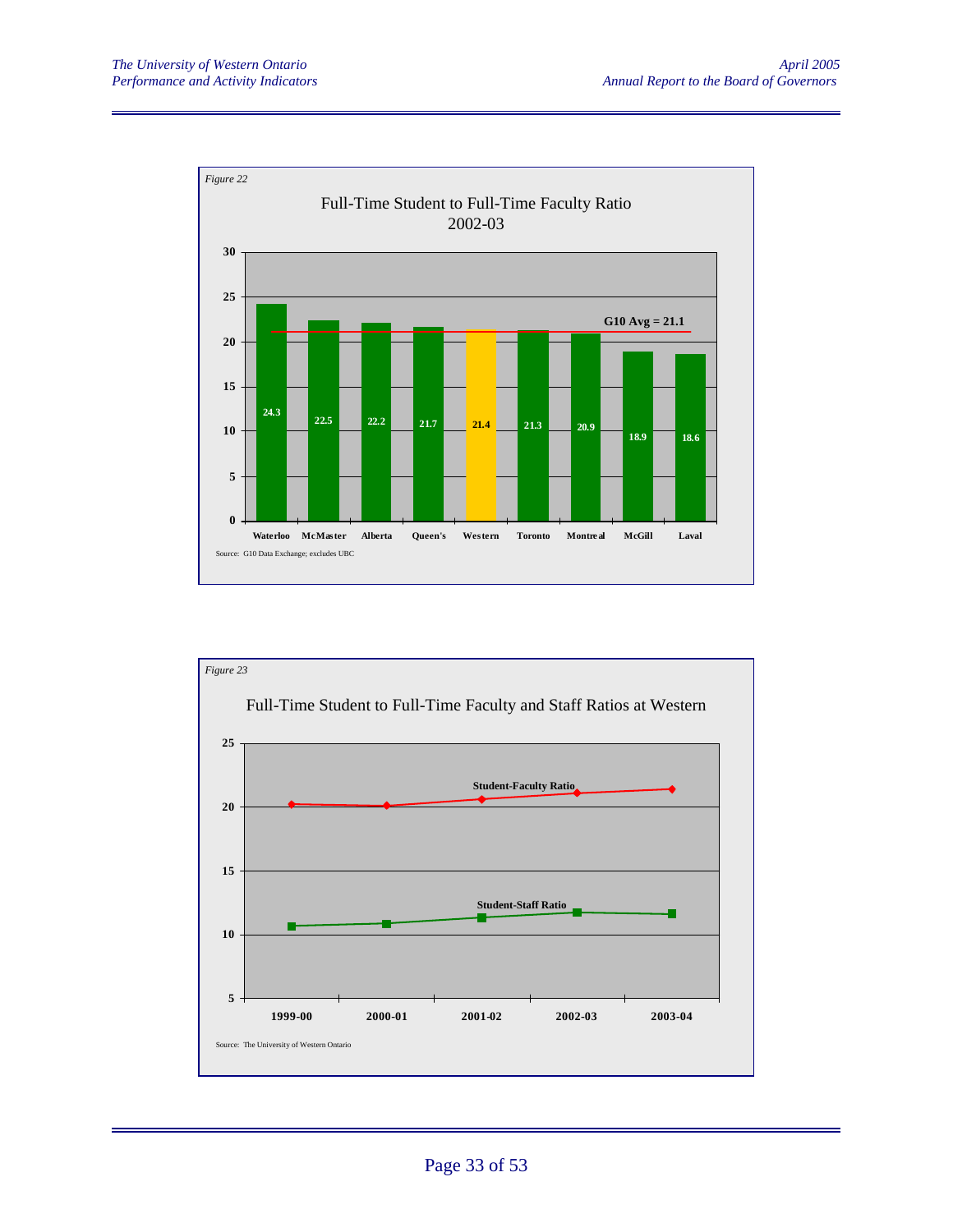# **Research Funding: SSHRC Awards per Eligible Faculty Member**

#### **Figure 24**

**Data Source:** Social Sciences and Humanities Research Council (SSHRC) for grants and G10 data exchange for faculty counts.

**Calculation of Indicator:** The total value of peer-adjudicated research grants awarded by the SSHRC in 2003-04 divided by the number of tenure-track faculty members at each institution in SSHRC disciplines.

**Relation to Strategic Plan:** *Making Choices* refers to Western as a research-intensive university with a strong record of scholarship apparent in peer-reviewed publications, external awards to faculty members and students, substantial successes in recent external funding competitions, and engagement in international conferences.

**Commentary:** On a per-faculty-member basis, Western's success in competition for SSHRC grants is in the mid-range of the G10 universities, clustered with Laval, Queen's and McMaster, but significantly lower than Montreal, Toronto, and UBC.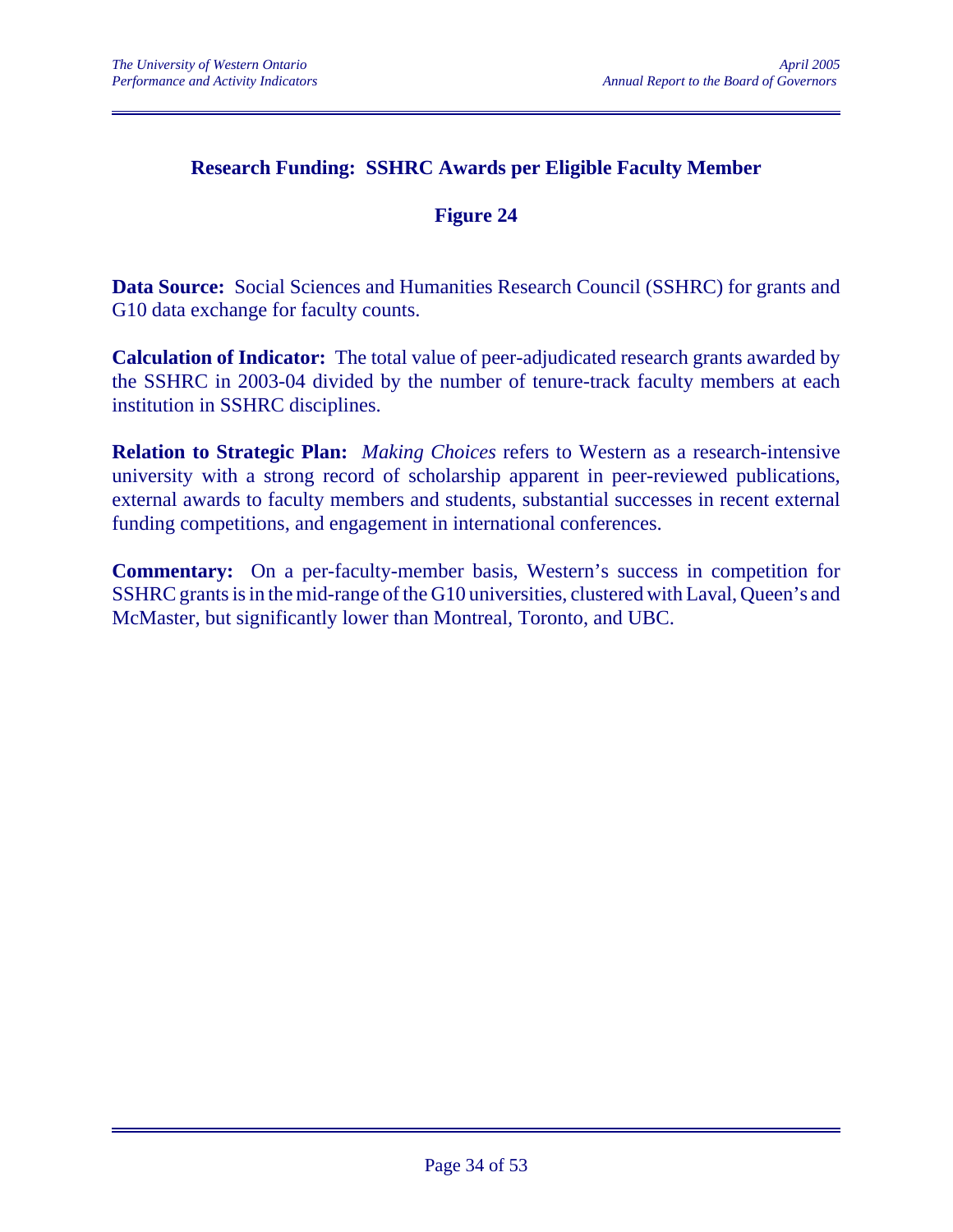![](_page_35_Figure_2.jpeg)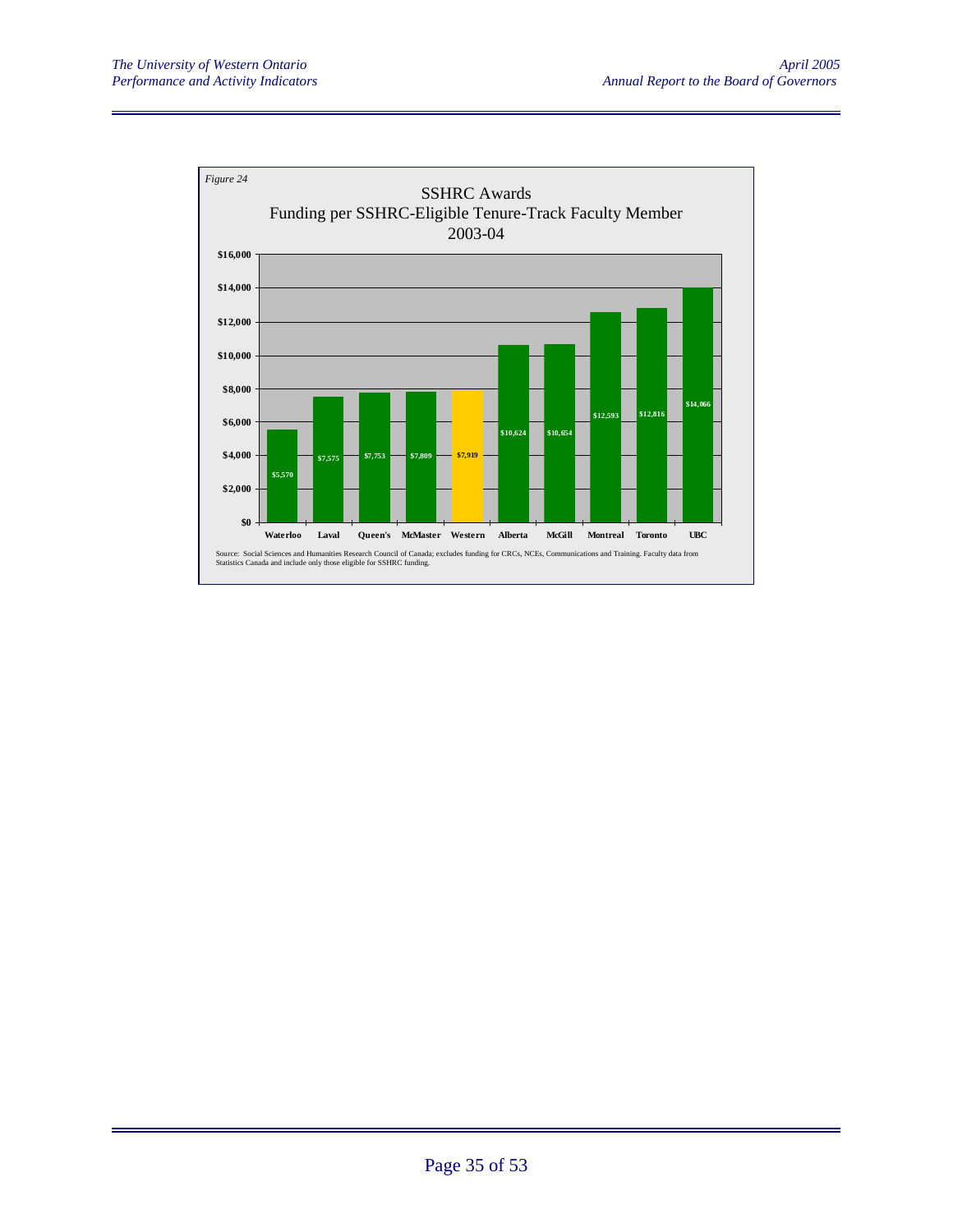# **Research Funding: NSERC Awards per Eligible Faculty Member**

### **Figure 25**

**Data Source:** Natural Science and Engineering Research Council (NSERC) for grants and G10 data exchange for faculty counts.

**Calculation of Indicator:** The total value of peer-adjudicated research grants awarded by the NSERC in 2003-04 divided by the number of tenure-track faculty members at each institution in NSERC disciplines.

**Relation to Strategic Plan:** *Making Choices* refers to Western as a research-intensive university with a strong record of scholarship apparent in peer-reviewed publications, external awards to faculty members and students, substantial successes in recent external funding competitions, and engagement in international conferences.

**Commentary:** On a per-faculty-member basis, Western's success in competition for NSERC grants is in the mid-range of the G10 universities, clustered with five other universities, but significantly lower than McGill, Queen's, McMaster, and Toronto.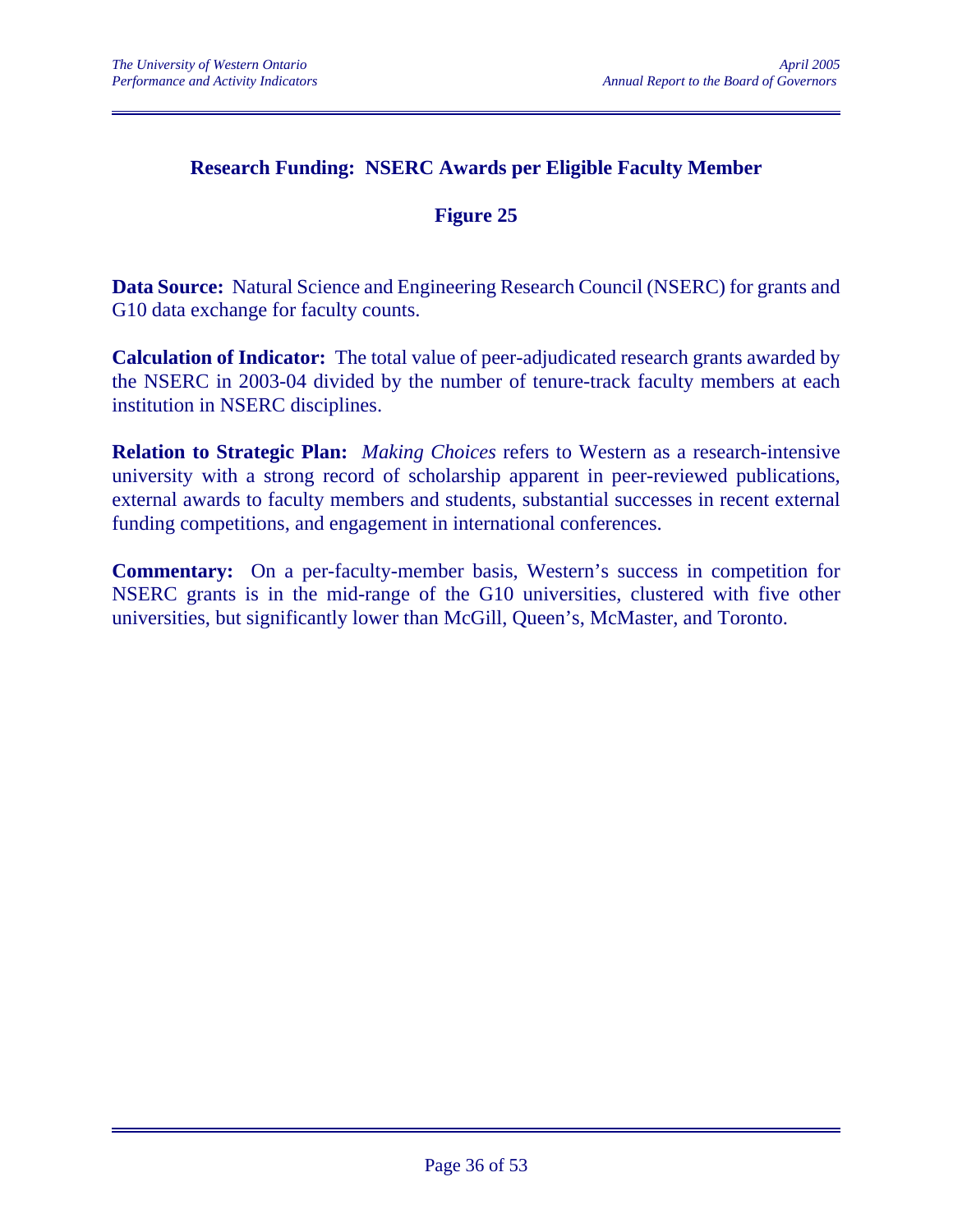![](_page_37_Figure_2.jpeg)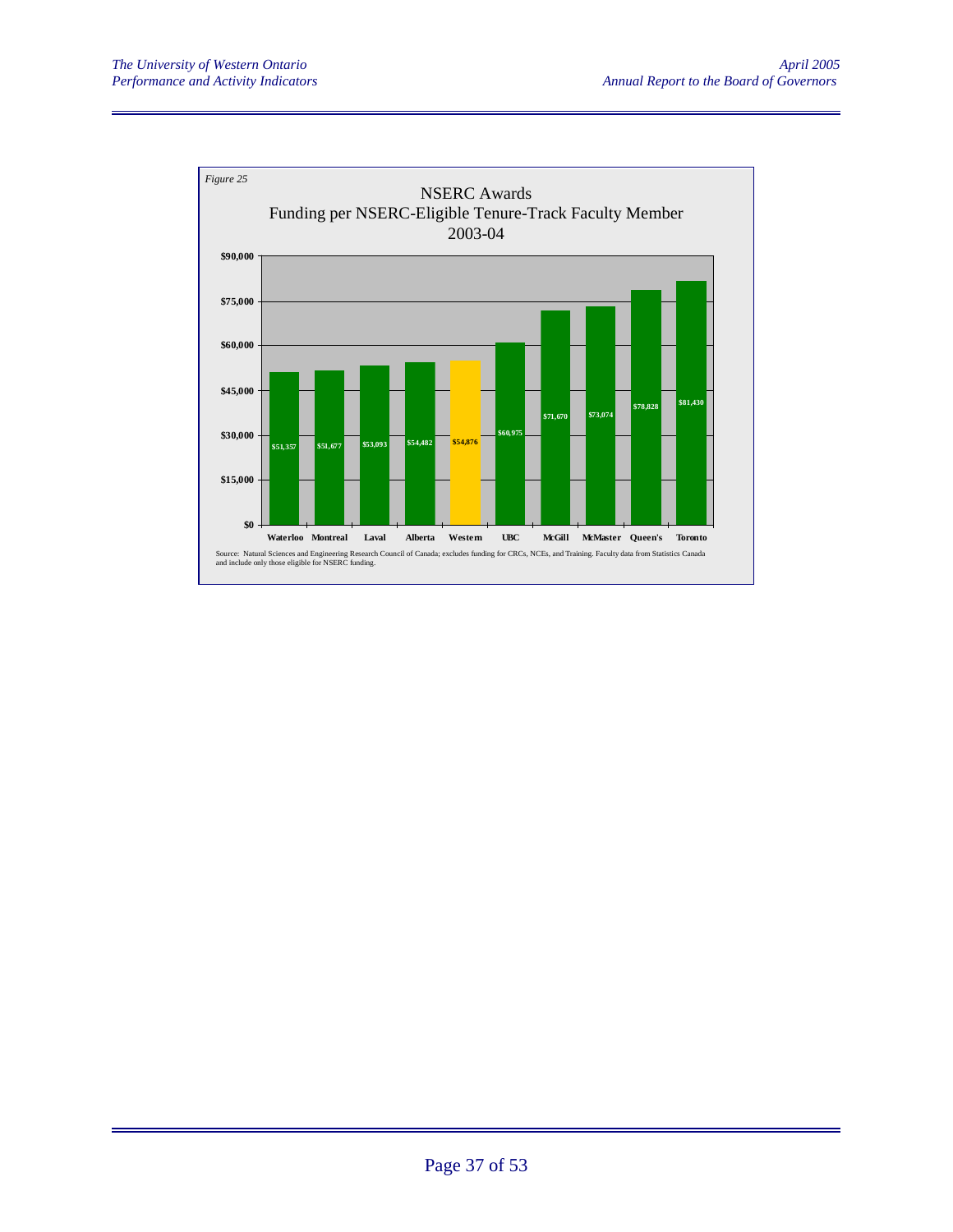# **Research Funding: CIHR Awards by Institution**

#### **Figure 26**

**Data Source:** Canadian Institutes for Health Research (CIHR)

**Calculation of Indicator:** The total value of peer-adjudicated research grants awarded by the CIHR in 2003-04, by institution.

**Relation to Strategic Plan:** *Making Choices* refers to Western as a research-intensive university with a strong record of scholarship apparent in peer-reviewed publications, external awards to faculty members and students, substantial successes in recent external funding competitions, and engagement in international conferences.

**Commentary:** This particular indicator, unlike the comparable indicators for SSHRC and NSERC, presents the dollar value of CIHR awards by institution in order to give an overall sense of scale of the health research enterprise at each of the G10 institutions. It is not possible to compute the grants on a per-faculty-member basis due to different practices from one institution to the next in counting clinical faculty members.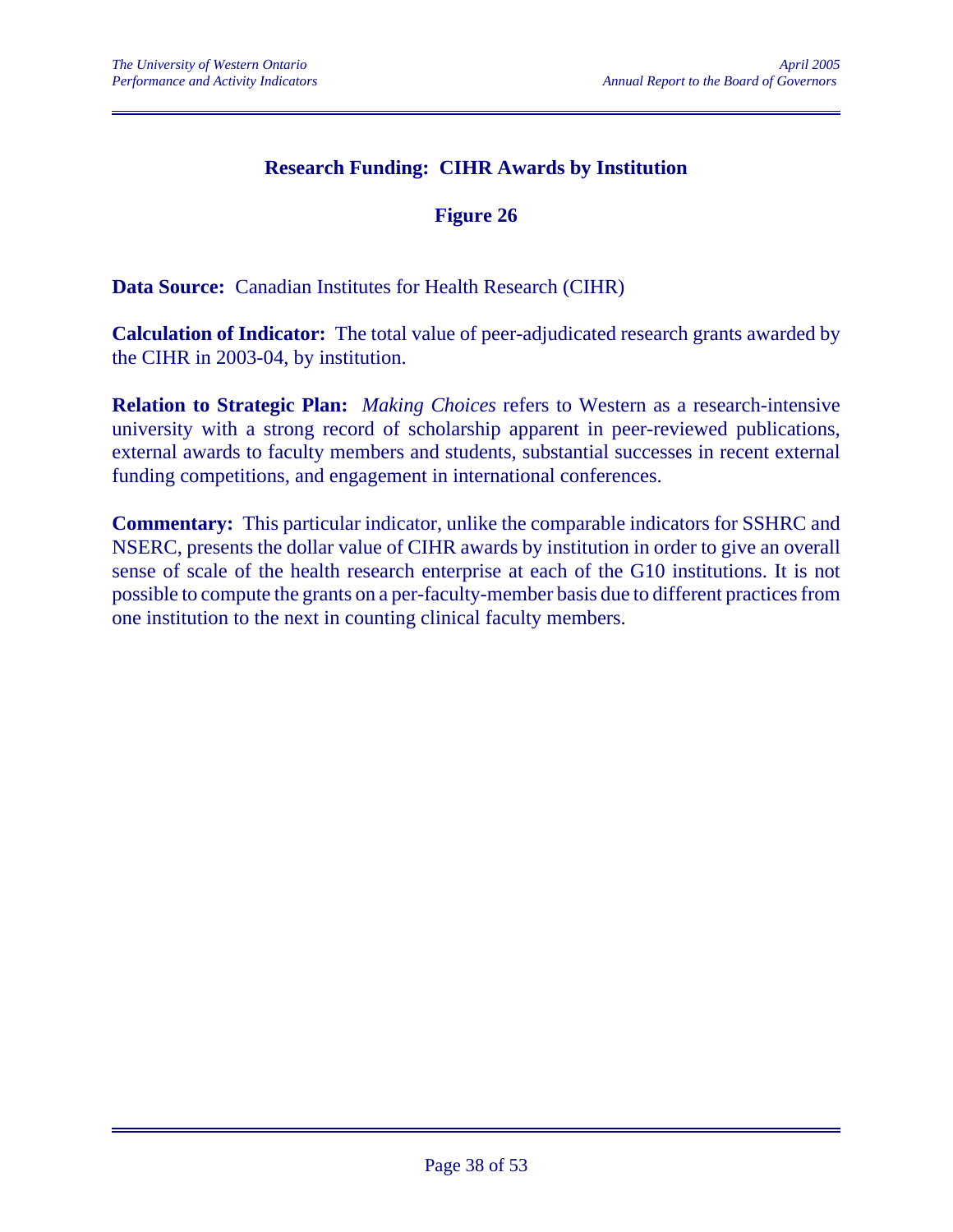![](_page_39_Figure_2.jpeg)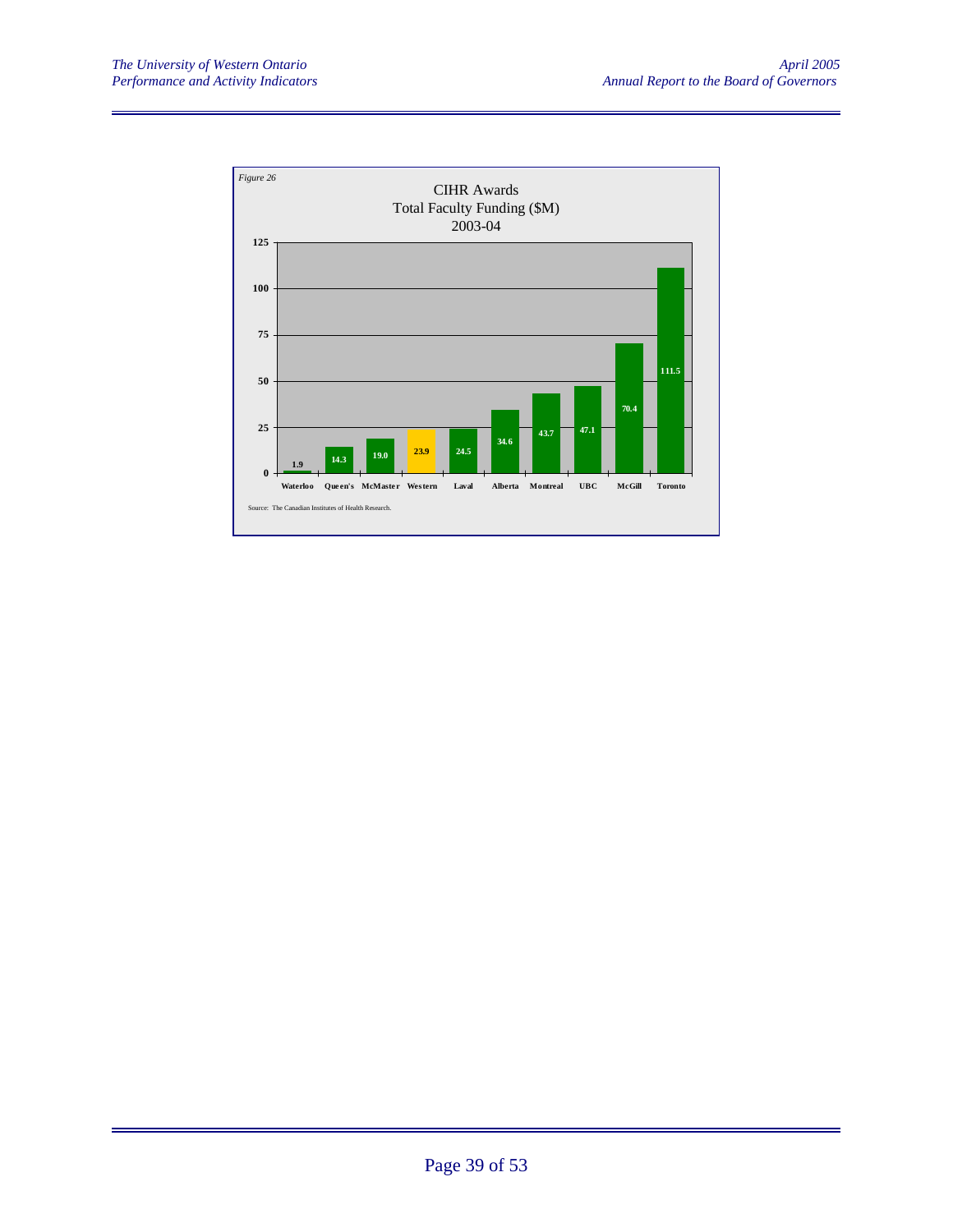# **Bibliometric Measures: Publications per Faculty Member**

### **Figure 27**

**Data Source:** Observatoire des Sciences et Technologie (OST)

**Calculation of Indicator:** Western is a subscriber to the OST, a research affiliate of the Universite de Quebec a Montreal, whose mandate is to analyse data concerning the performance of Canada's institutions in various research measures. The OST collects data on the publications of Canadian faculty members in refereed journals via the International Science Indicators (ISI). The number of publications by faculty members at the G10 institutions in NSERC disciplines are expressed on a per-faculty-member basis.

**Relation to Strategic Plan:** *Making Choices* refers to Western as a research-intensive university with a strong record of scholarship apparent in peer-reviewed publications, external awards to faculty members and students, substantial successes in recent external funding competitions, and engagement in international conferences.

**Commentary:** Western's faculty members in the NSERC disciplines publish in refereed journals at the average of the G10 group, about the same as the University of Alberta and UBC. Bibliometric output is commonly used as a proxy for research productivity.

Comparable analyses for the SSHRC and CIHR disciplines are not presented here. While the analysis is reliable for the NSERC disciplines, in the case of SSHRC the ISI does not capture the full spectrum of published faculty output. With respect to CIHR disciplines, the G10 has been unsuccessful in attempts to accurately and consistently report the clinical research population to which the clinical discipline publications could be normalized.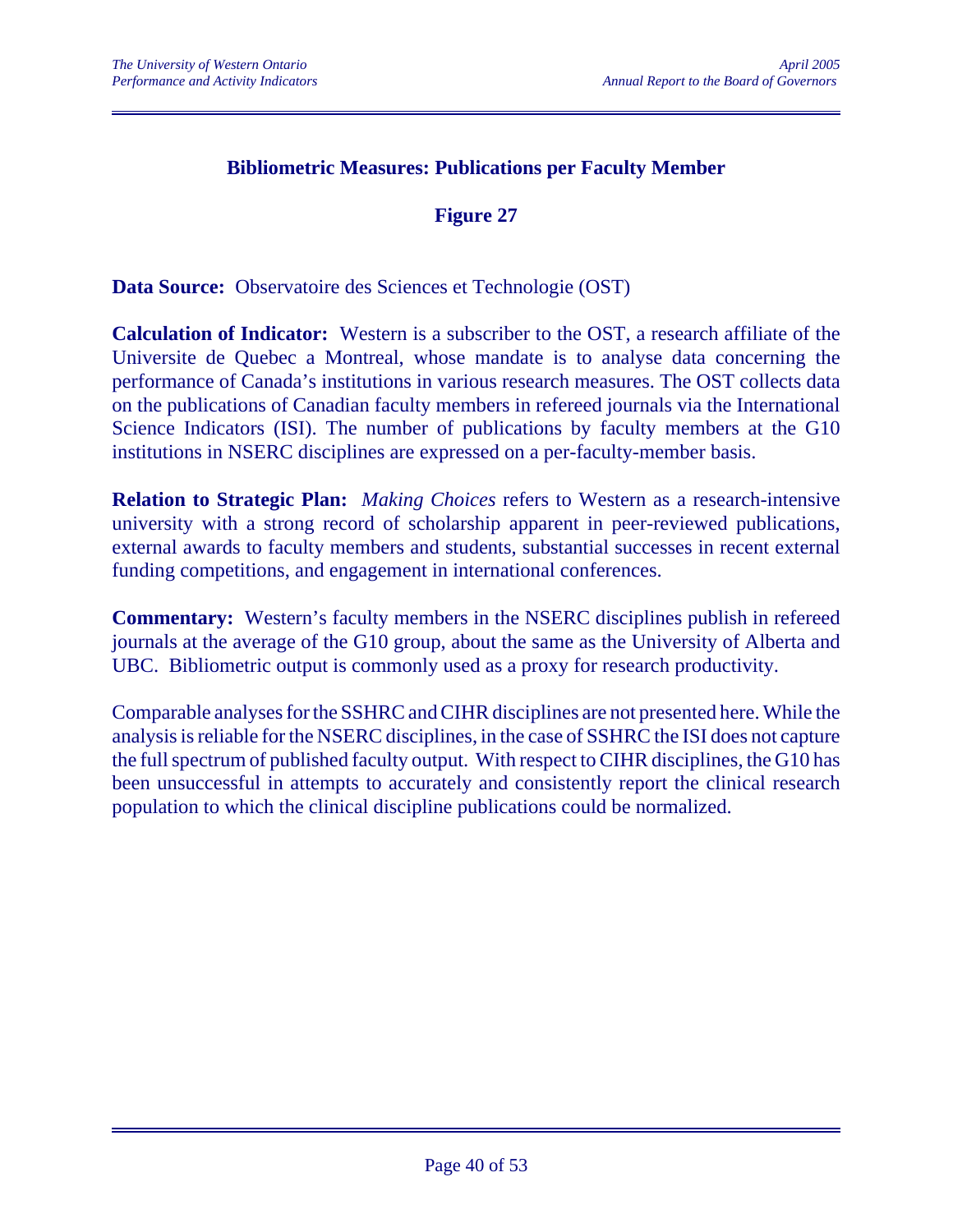![](_page_41_Figure_2.jpeg)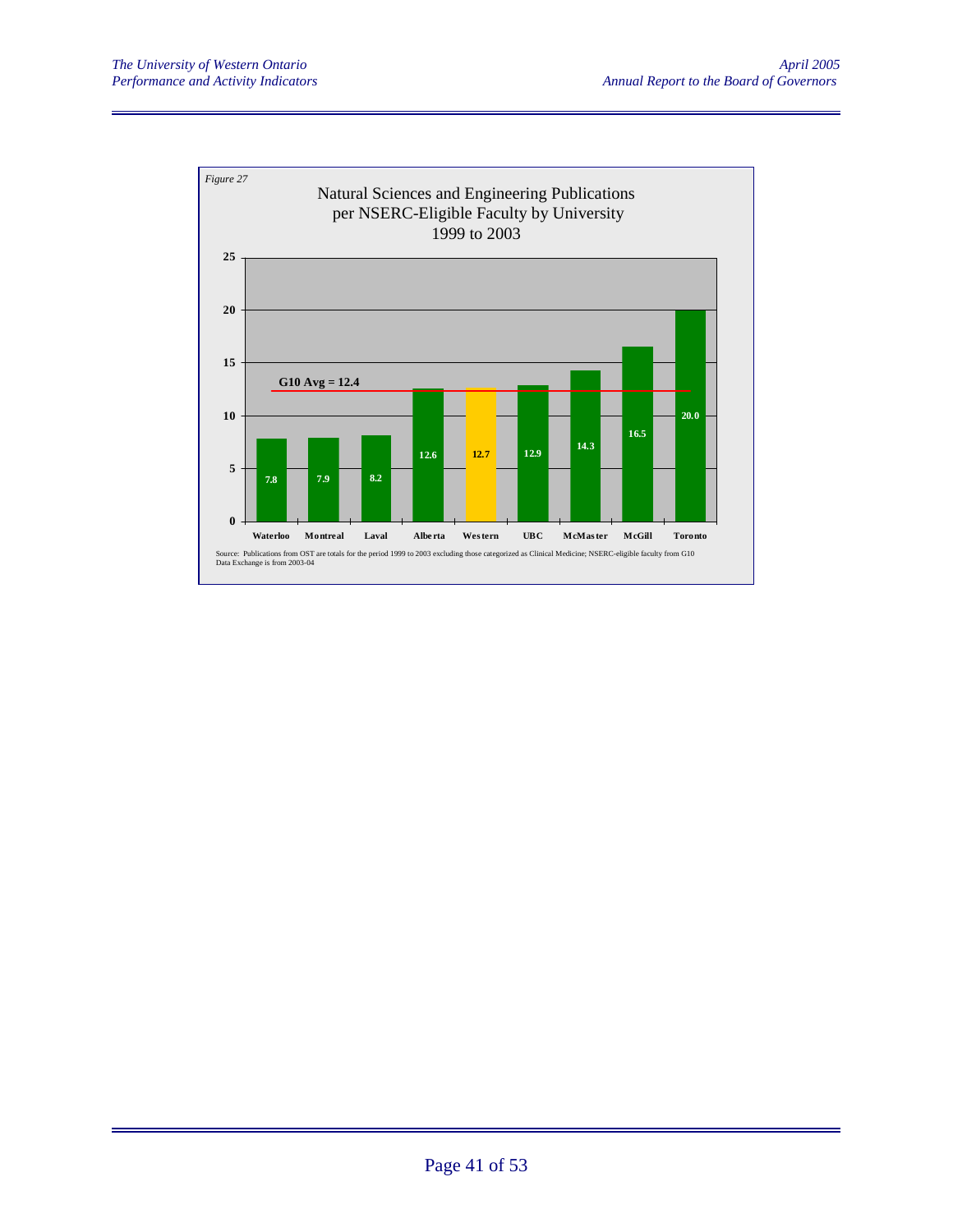# **Contract Research Revenue**

# **Figure 28**

**Data Source:** The University of Western Ontario

**Calculation of Indicator:** This indicator is a five-year summary of Western's revenue from research contracts, excluding government research contracts. Research contracts administered through the hospitals and affiliated research institutes are included, but displayed separately.

**Commentary:** The volume of contract research is a limited measure of the university's research collaboration with industry. Over the past five years, the volume of contract research at Western has been relatively stable in the range of \$17 to \$20 million per year.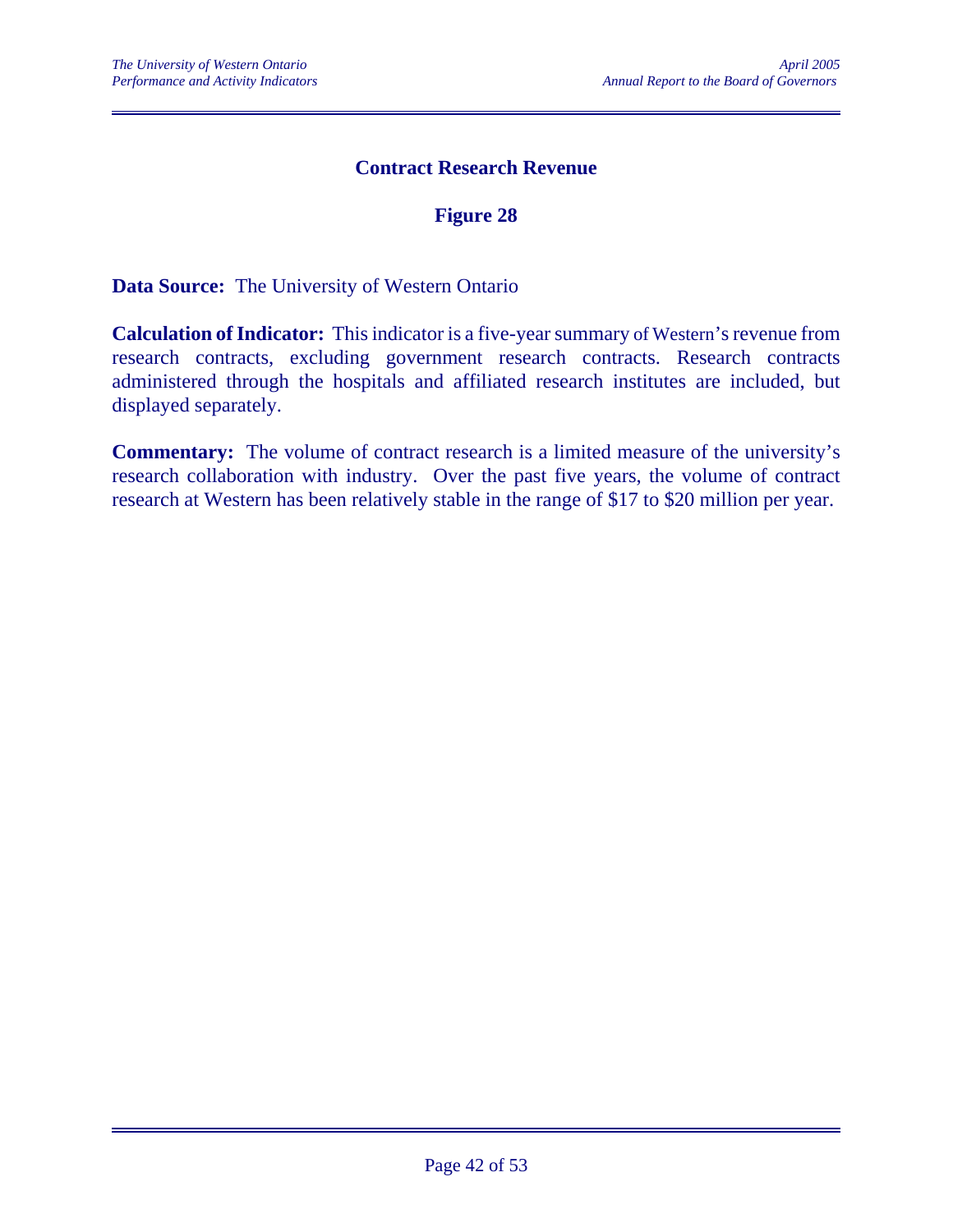![](_page_43_Figure_2.jpeg)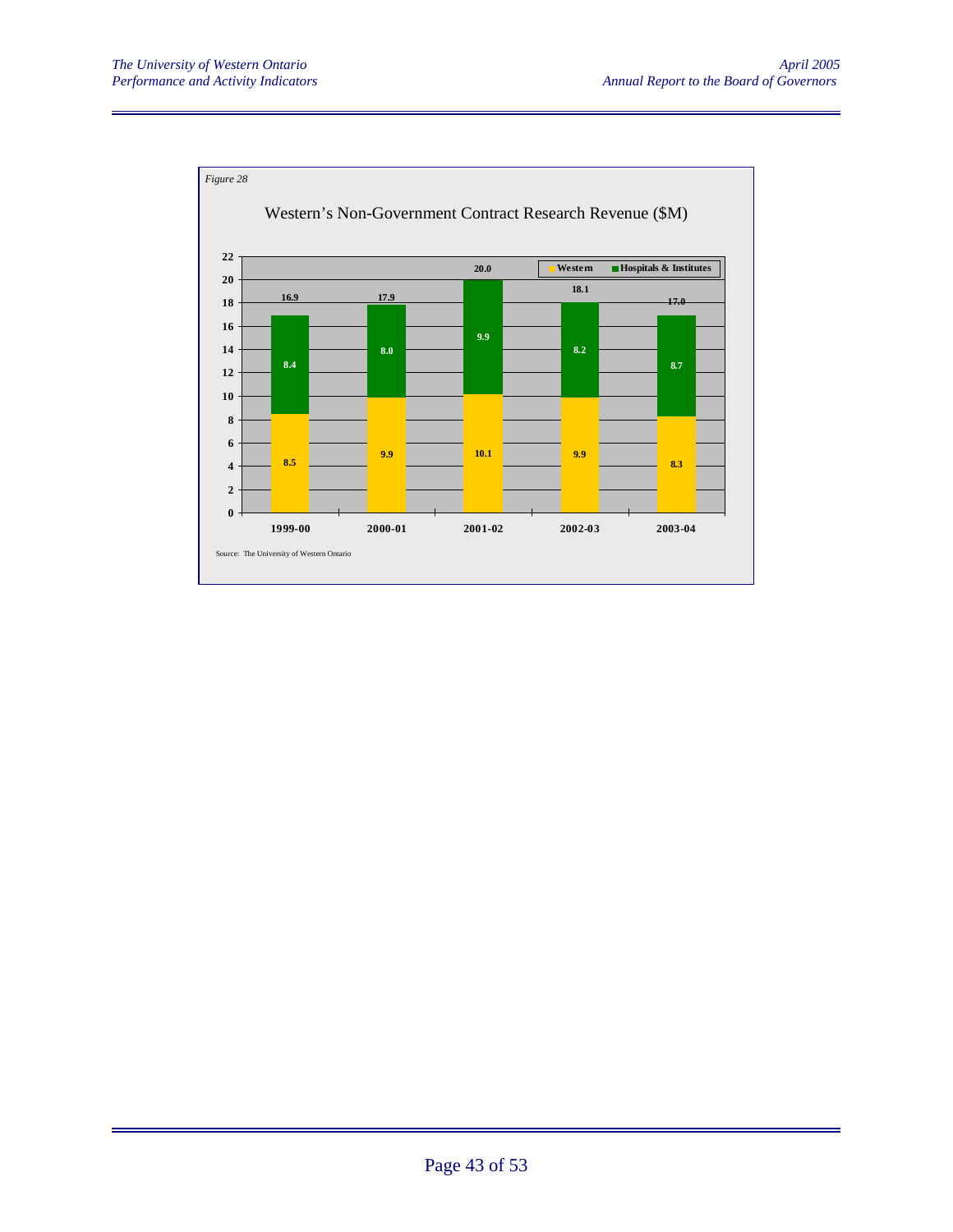# **Total Endowment Value**

### **Figure 29**

**Data Source:** The University of Western Ontario

**Calculation of Indicator:** This indicator is a five-year summary of the value of Western's endowment at the end of the fiscal year.

**Relation to Strategic Plan:** Commitment 14.4 of *Making Choices* establishes an objective "…to raise endowed funds, in partnership with Foundation Western, to provide for long-term financial security and independence and to secure funds for those disciplines and units that may not be able to attract targeted government funding".

**Commentary:** Western's endowment fund has been relatively stable until 2003-04, when the first large gifts were received in response to the Ontario Student Opportunity Trust Fund, a provincial government matching program to encourage endowed gifts for student aid. Initial success in attracting future pledges under this program will lead to an enhanced endowment fund in the coming years.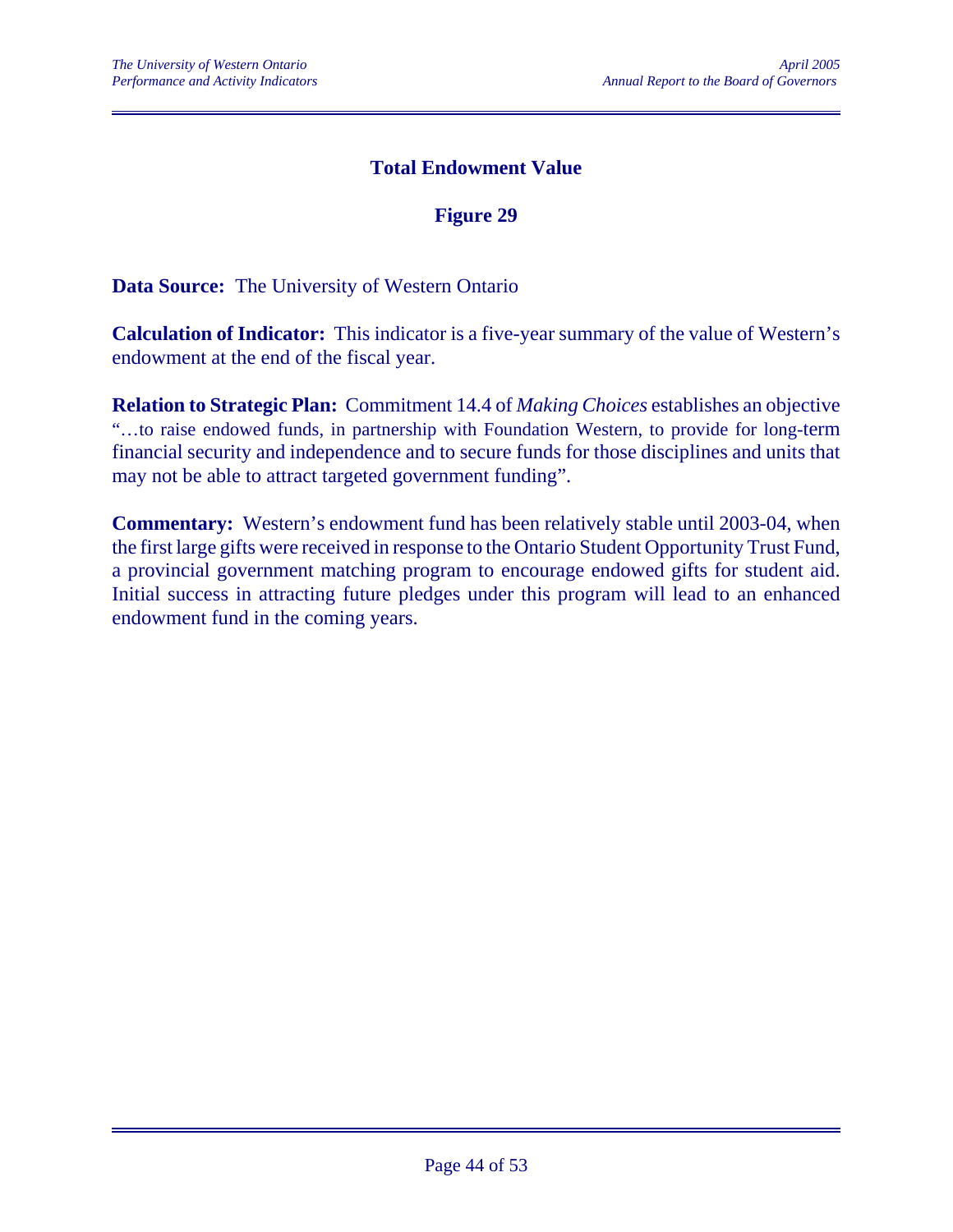![](_page_45_Figure_2.jpeg)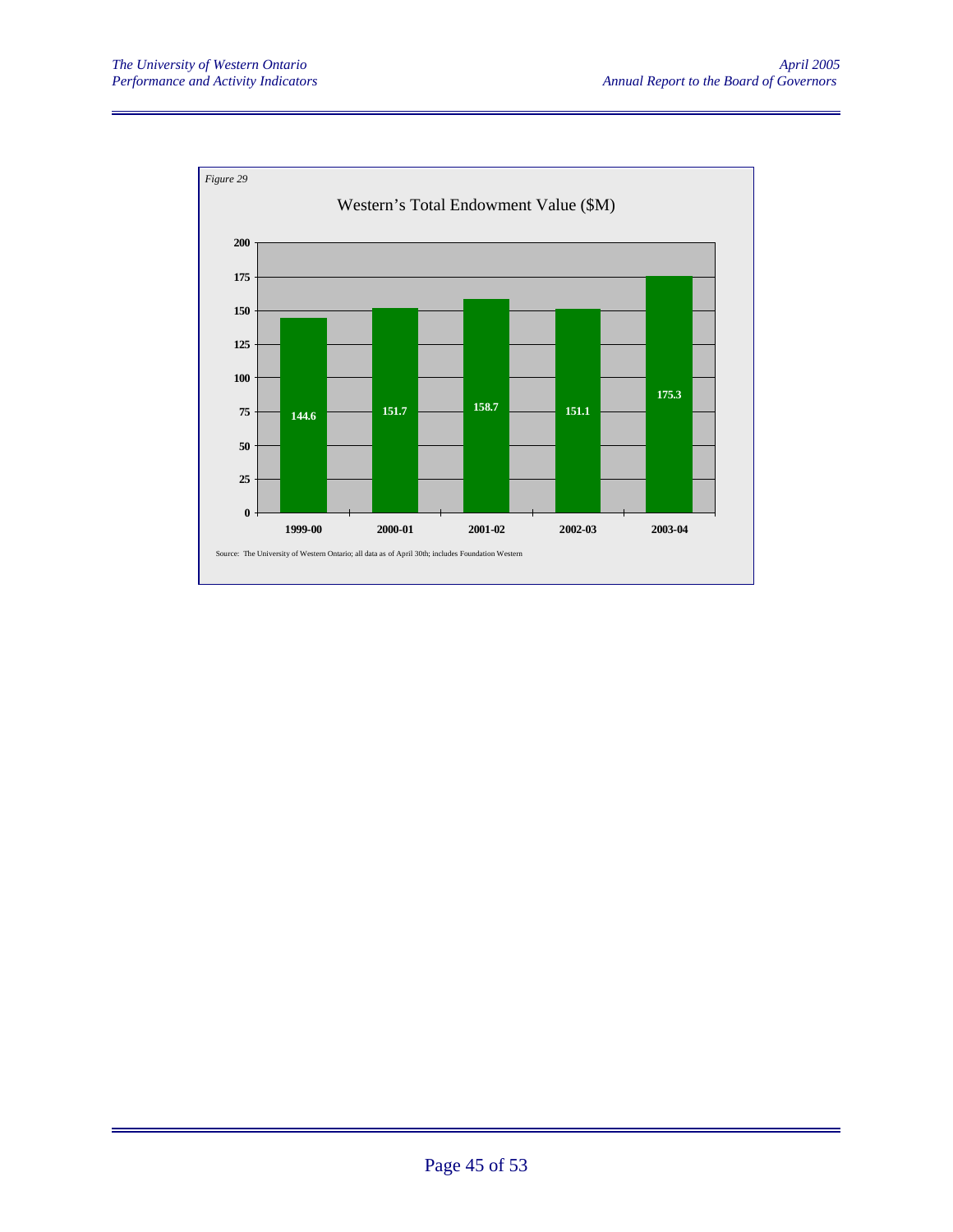# **Total Gifts to Western**

#### **Figure 30**

**Data Source:** The University of Western Ontario

**Calculation of Indicator:** This indicator is a five-year history of gifts to Western, segregated between endowed and expendable purposes.

**Relation to Strategic Plan:** Commitment 9.7 of *Making Choices* establishes objectives for fundraising:

"Carry out successfully Campaign Western, by reaching the target of \$270 million before April 30, 2004, and maintaining the flow of new gifts and pledges at a level above \$40 million per year for the five years after the conclusion of the Campaign".

**Commentary:** The target for Campaign Western has been met and exceeded, and the annual target of \$40 million seems realistic for the foreseeable future.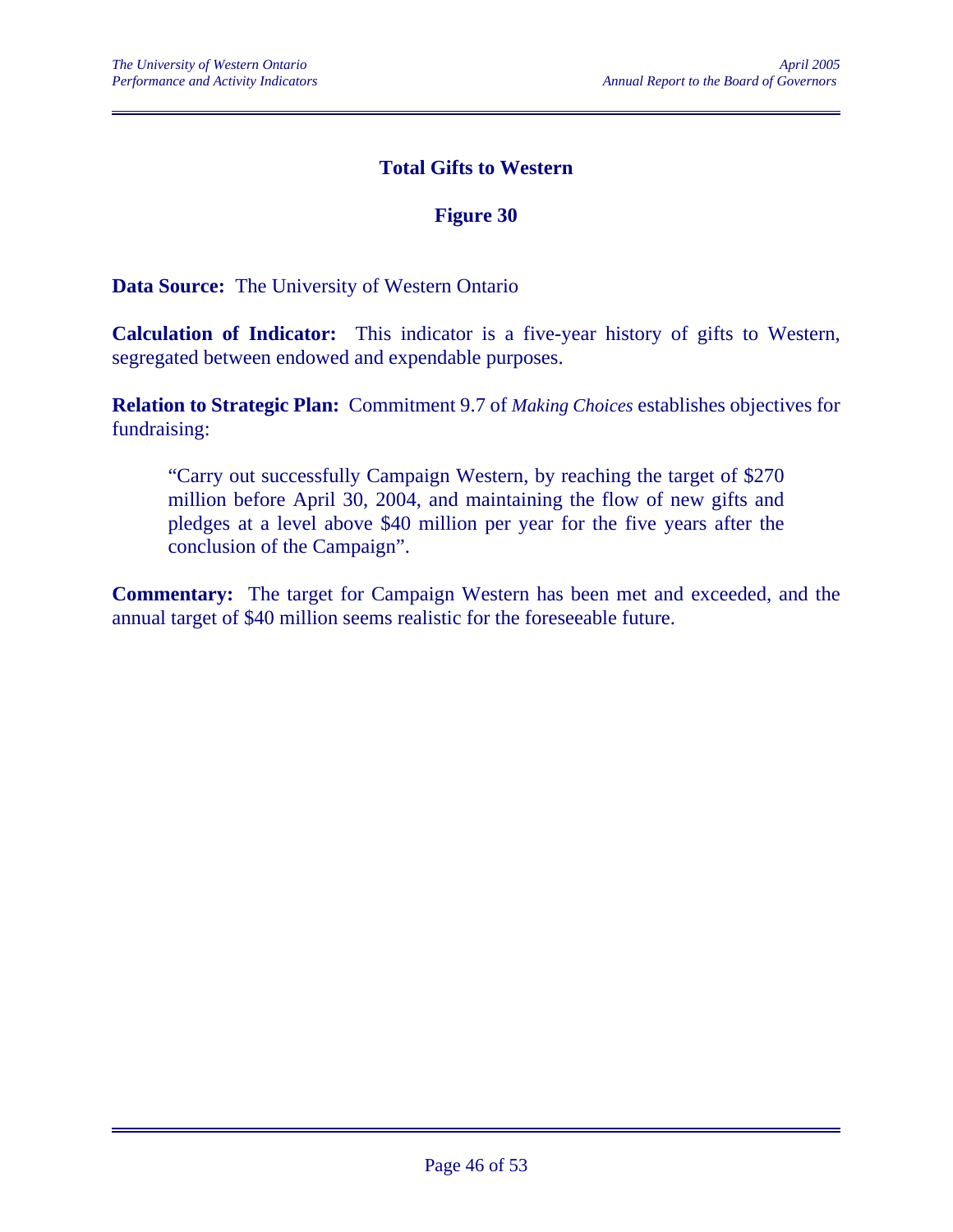![](_page_47_Figure_2.jpeg)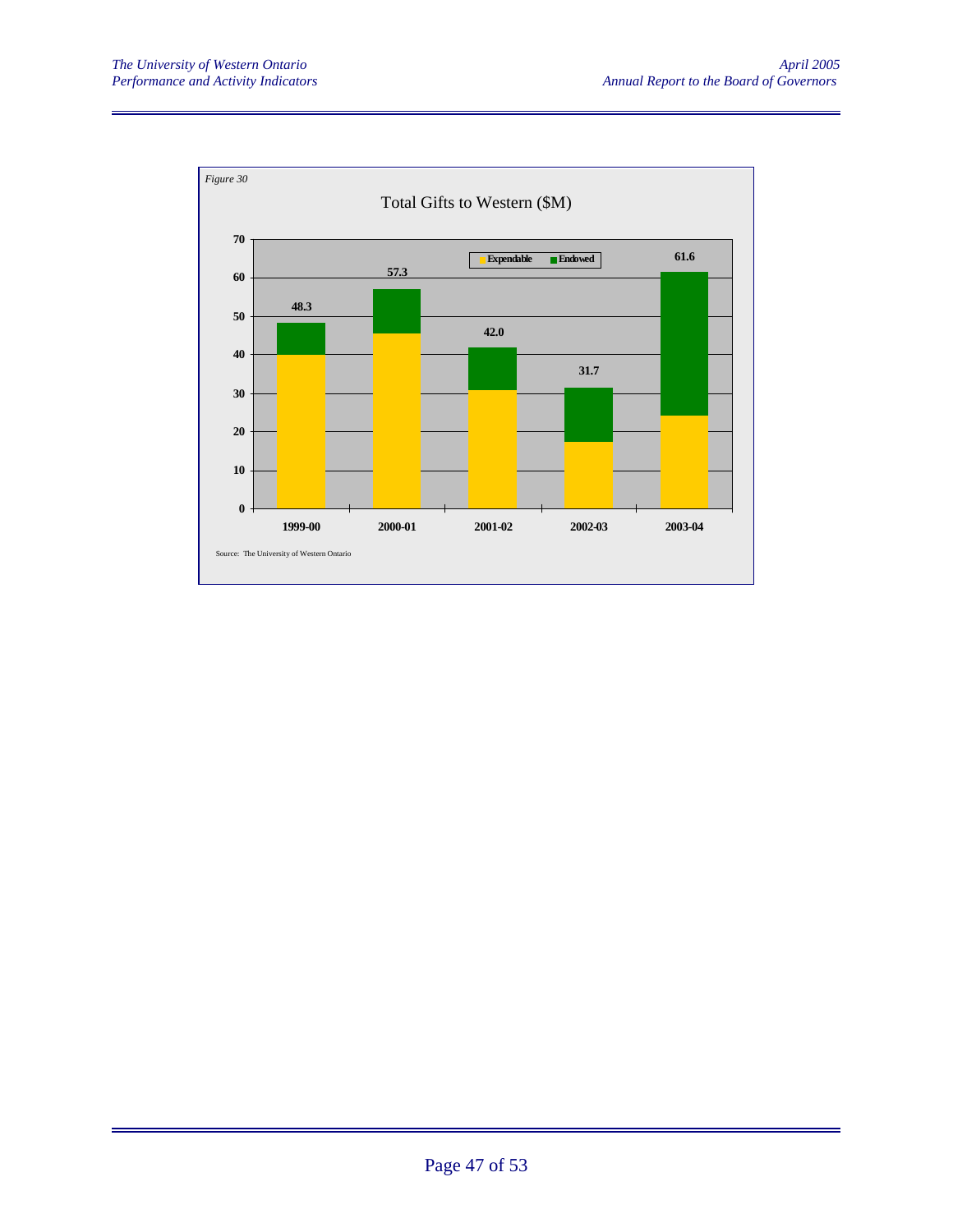# **Comparative Endowment Levels**

### **Figures 31 and 32**

**Data Source:** Canadian Association of University Business Officers (CAUBO)

**Calculation of Indicator:** Data on the total market value of endowments as at December 31, 2003 for the G10 universities are displayed both in terms of the absolute value, and as a value per FTE student.

**Relation to Strategic Plan:** Commitment 14.4 of *Making Choices* establishes an objective "to raise endowed funds, in partnership with Foundation Western, to provide for long-term financial security and independence and to secure funds for those disciplines and units that may not be able to attract targeted government funding".

**Commentary:** The analysis indicates that Western's endowment fund, as compared to other G10 institutions, is quite modest both in absolute terms and on a per-FTE-student basis.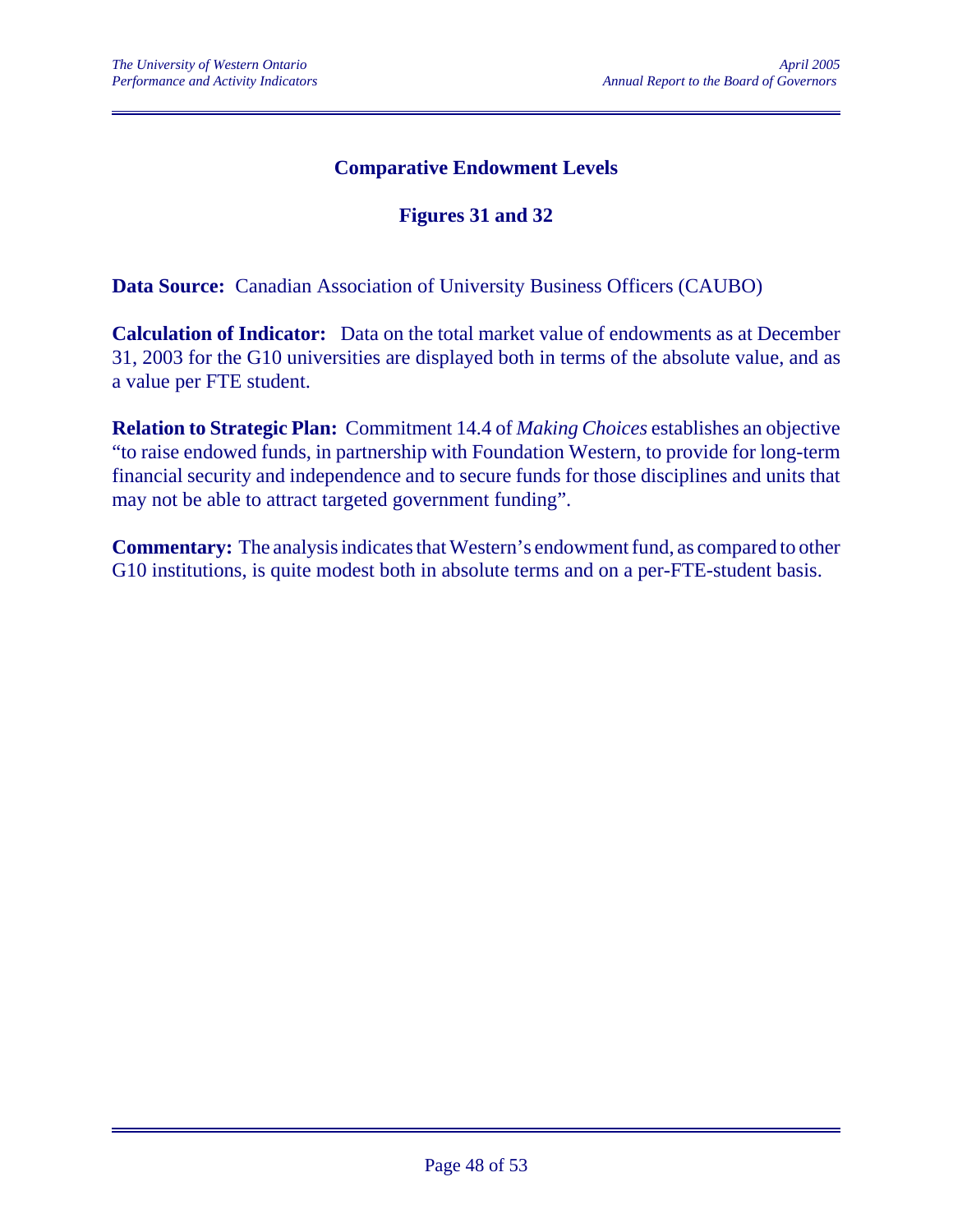![](_page_49_Figure_2.jpeg)

![](_page_49_Figure_3.jpeg)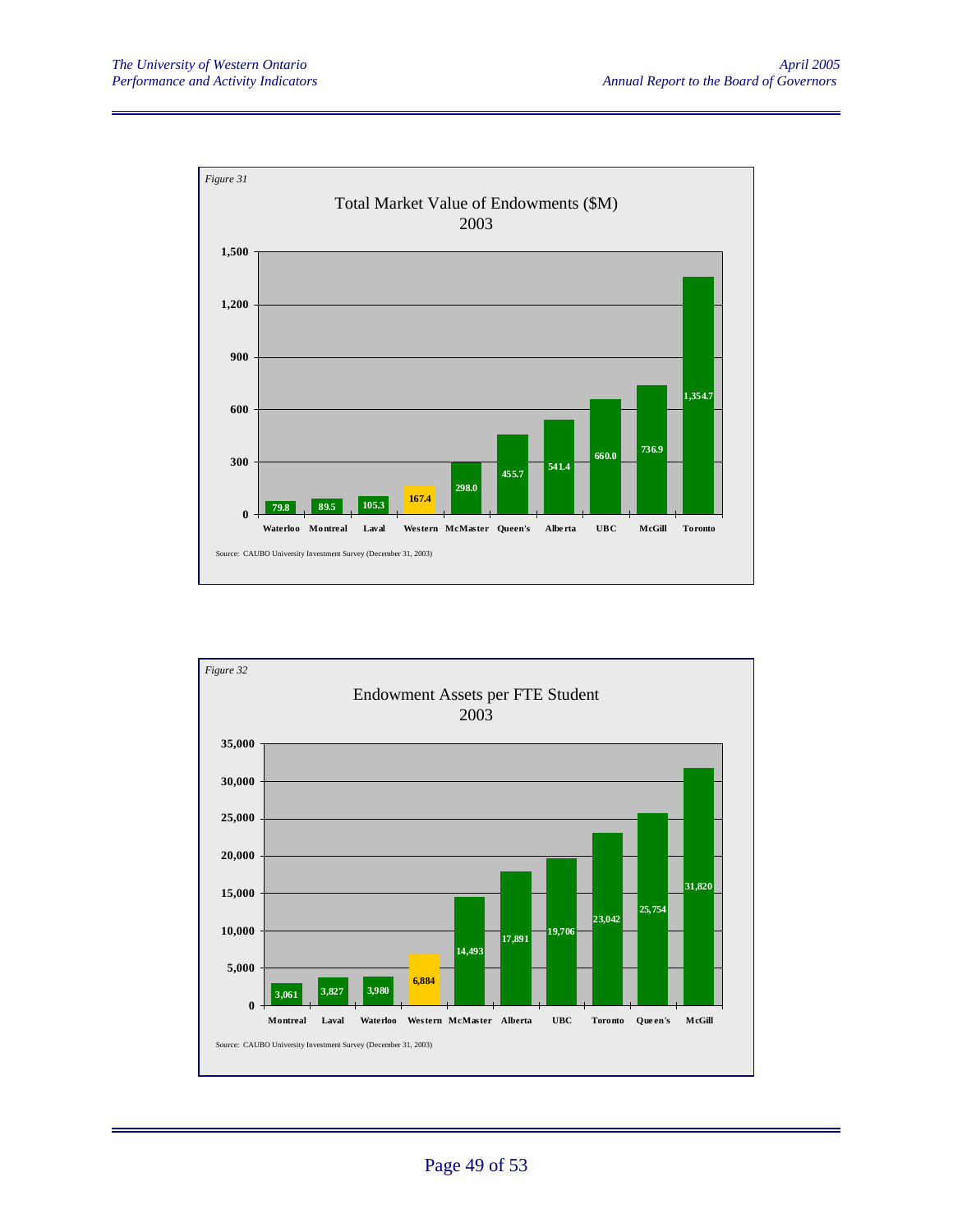# **Physical Infrastructure: Actual vs. Required Space**

### **Figure 33**

**Data Source**: Council of Ontario Universities (COU)

**Calculation of Indicator:** On a triennial cycle, each Ontario university reports to COU, quantifying space inventory in a number of categories such as research space, classrooms, faculty offices, student services. The COU then calculates the amount of space required by each university through the use of space standards formulae. The analysis then computes each university's actual space inventory as a percentage of the space requirement generated by the formula.

**Relation to Strategic Plan:** Commitment 9.4 of *Making Choices* refers to strategies for more appropriate, innovative and intensive use of existing space.

**Commentary:** The analysis suggests that Western has fallen considerably below the provincial space standard, and significantly below Ontario's other universities. This is due to two factors. Since 1995-96, Western's enrolment growth has outpaced that at the other universities. Also, Western, in proportional terms, took on less debt than other institutions to construct facilities that might be more appropriately funded through provincial capital grants.

This indicator will in all likelihood show some modest improvement for all Ontario universities, because the next triennial survey will reflect the capital expansion funded through the SuperBuild program.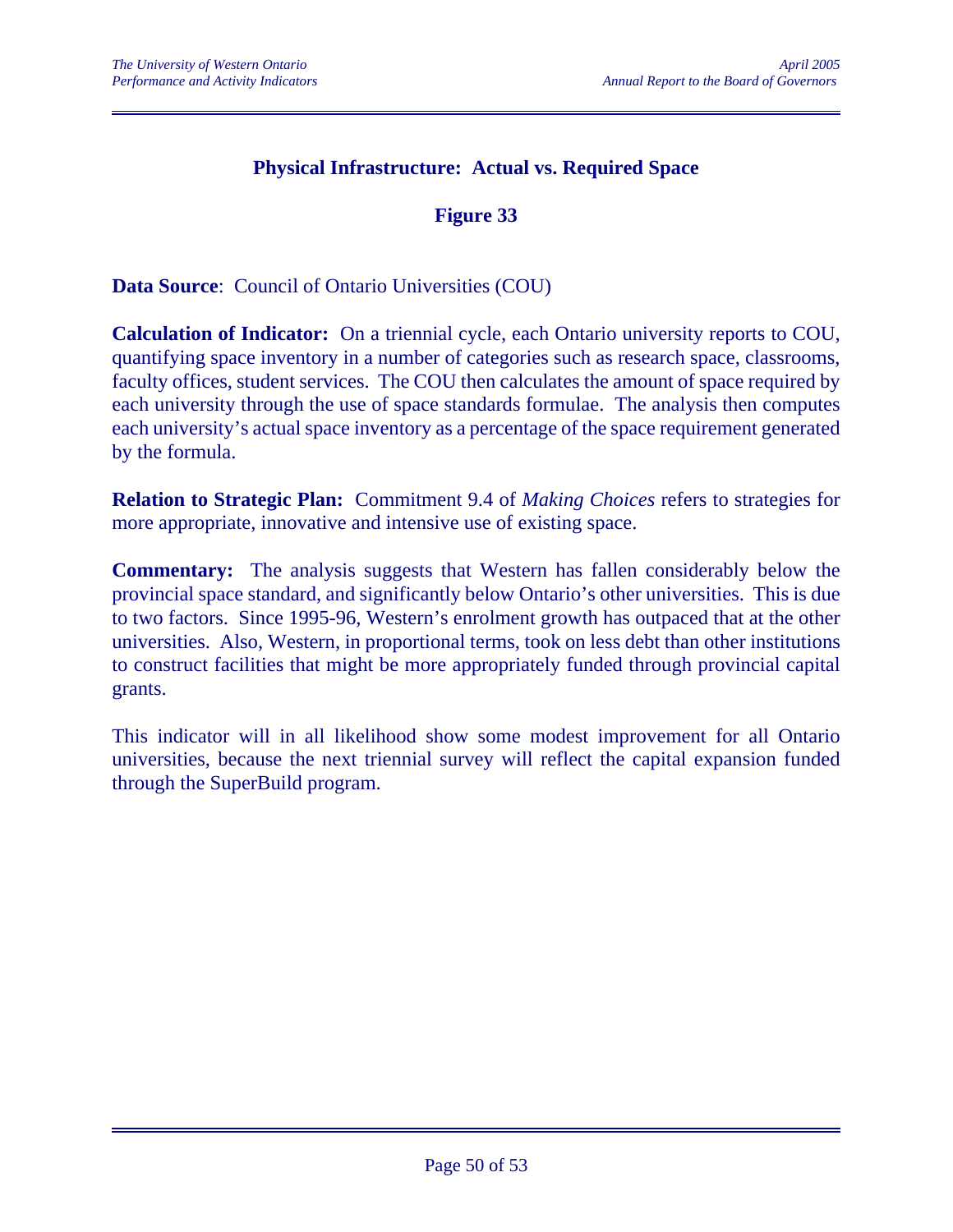![](_page_51_Figure_2.jpeg)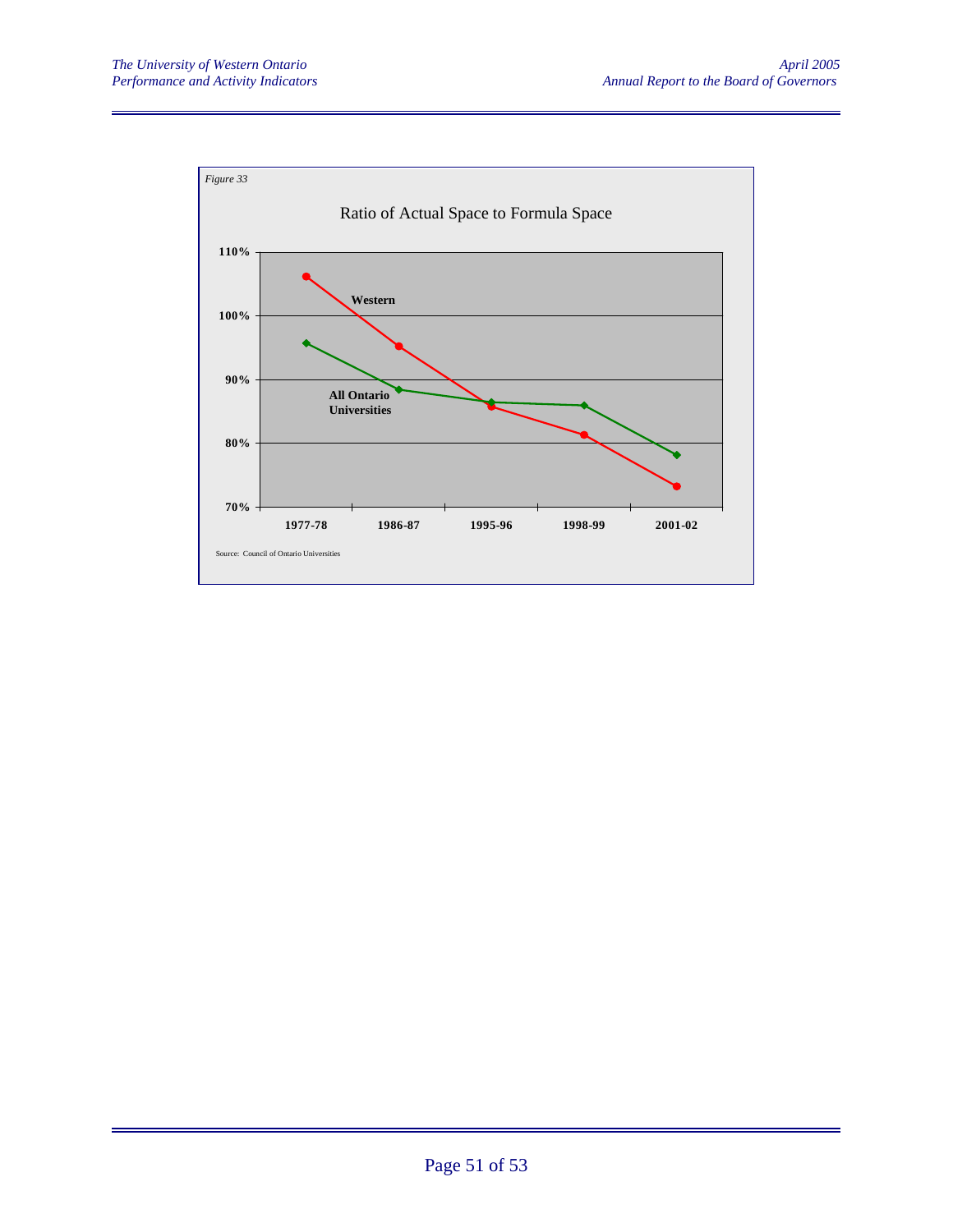# **Maintenance, Modernization, and Infrastructure Expenditure**

#### **Figure 34**

**Data Source**: The University of Western Ontario

**Calculation of Indicator:** Annual expenditures for facilities maintenance, modernization, and infrastructure are expressed as a percentage of the estimated building replacement value, excluding the value of student residences.

Relation to Strategic Plan: Commitment 9.5 of *Making Choices* establishes a target for the appropriate level of annual expenditure:

"Continue to increase the transfer from the operating budget to the capital budget for deferred maintenance by \$750,000 a year, until the annual transfer reaches \$7.5 million".

**Commentary:** The absolute target of \$7.5 million has been met and exceeded. Annual expenditures are now at just under three percent of the replacement value of campus buildings, which compares favourably to industrial standards.